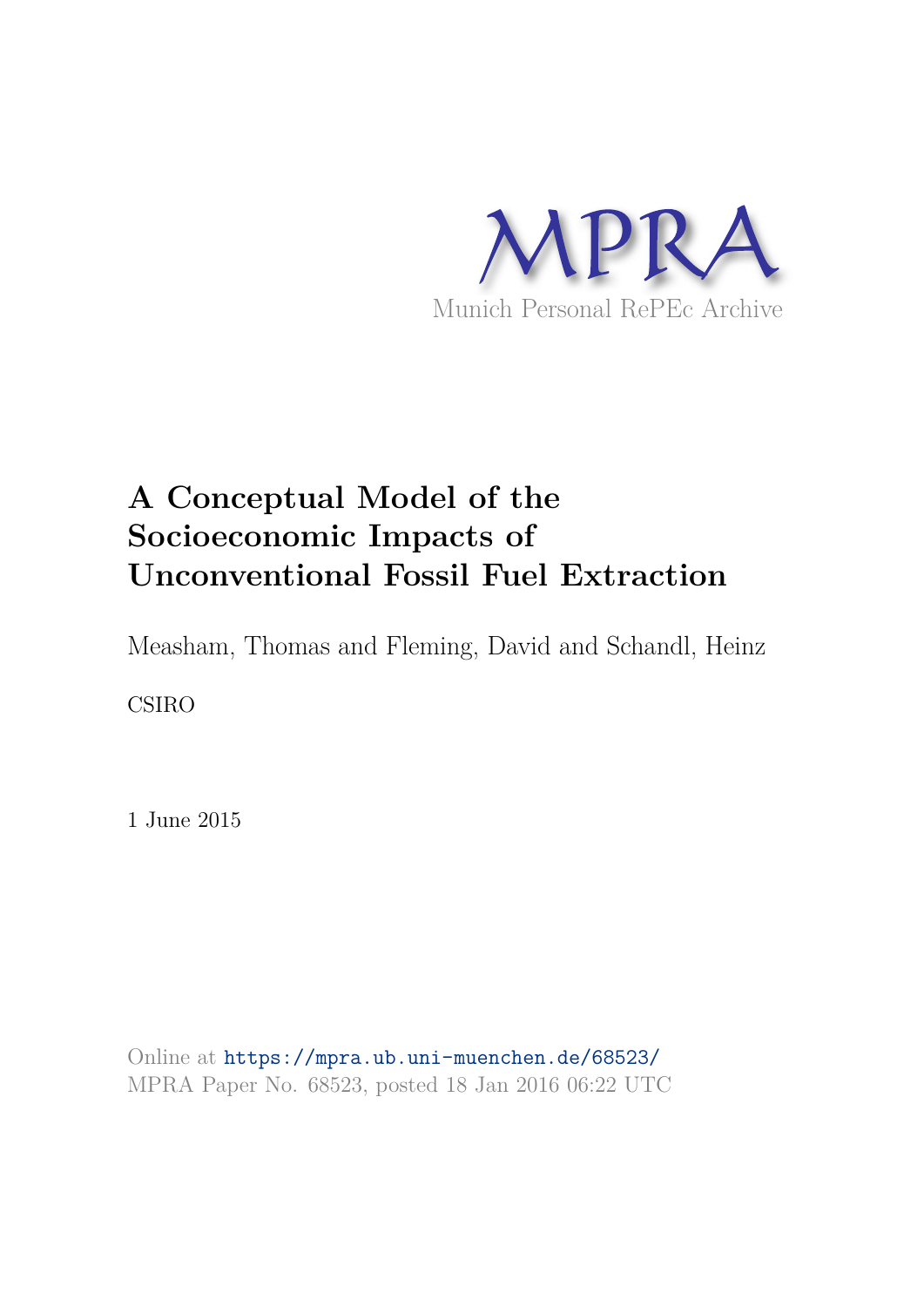# A Conceptual Model of the Socioeconomic Impacts of Unconventional Fossil Fuel **Extraction**

Thomas G. Measham

David A. Fleming

Heinz Schandl

This working paper has been revised and subsequently published as a journal article in Global Environmental Change and is accessible at:

http://dx.doi.org//10.1016/j.gloenvcha.2015.12.002

The suggested citation for this paper is:

Measham, T.G., Fleming, D.A. and Schandl, H. (2016) A Conceptual Model of the Socioeconomic Impacts of Unconventional Fossil Fuel Extraction. Global Environmental Change Vol 36 pp 101-110.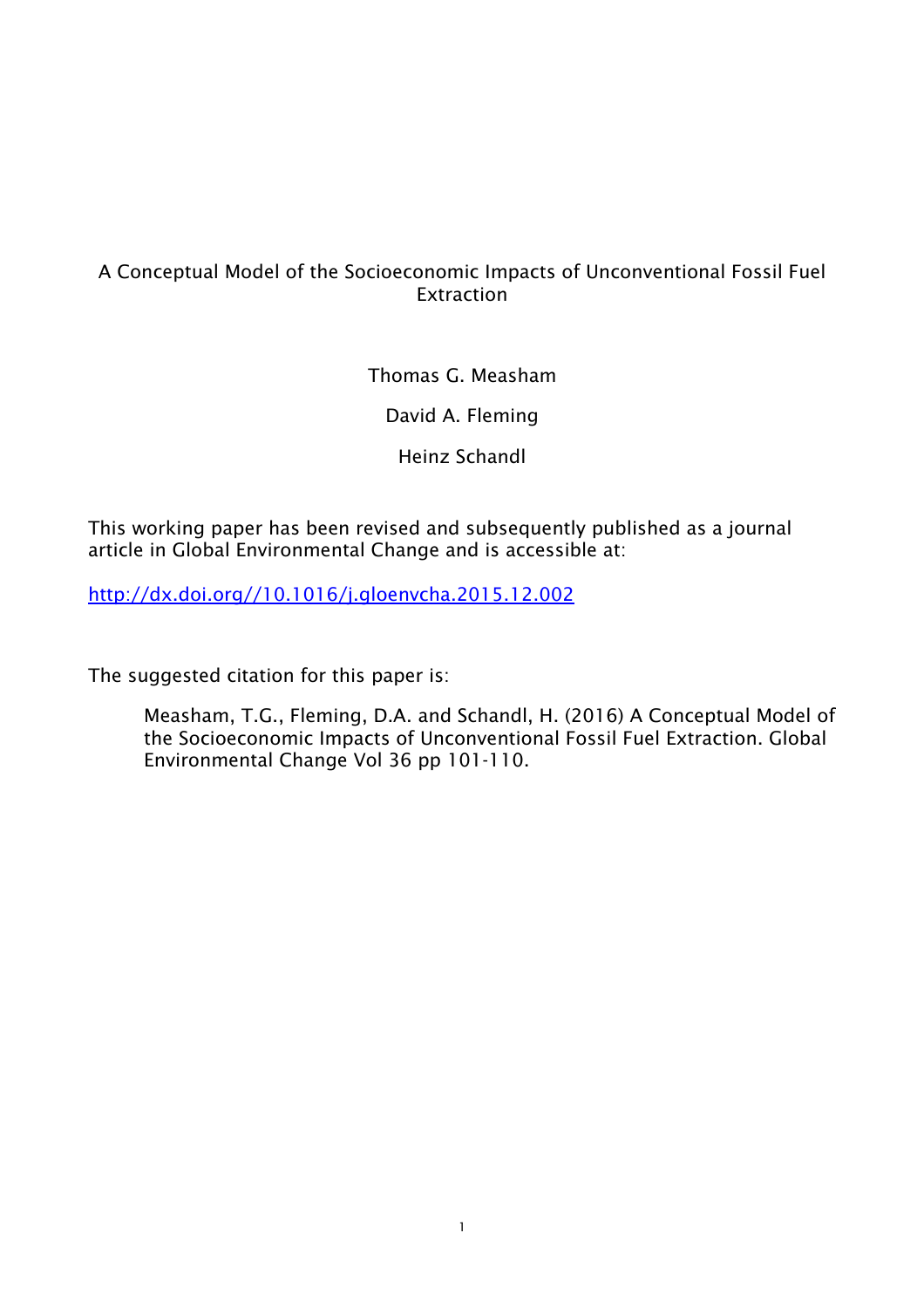#### Abstract

As global energy demand increases, the rapid expansion of the unconventional fossil fuel sector has triggered an urgent need for social, economic and policy research to understand and predict how this sector affects host communities and how governance systems can respond to changes presented by this sector. In response to this need, this paper addresses three linked objectives. The first is to review the literature on regional impacts of energy extraction, presented in the form of a framework of hierarchical effects. The second is to consider how these are playing out differently in the context of conventional compared with unconventional fossil fuels. The third is to draw attention to the institutional avenues for addressing these impacts, including an overview of the lessons from existing research on the human and policy dimensions associated with conventional energy industries. In particular, we consider the importance of multistakeholder dialogue, which plays an important role in how regions respond to the challenges brought about through extractive industries. Overall, we demonstrate that experiences from conventional energy development provide a useful starting point for navigating the human and policy dimensions of unconventional energy for host communities and discuss how these experiences differ when unconventional energy seeks to co-exist with other land uses such as agriculture. The paper draws attention to the dispersed nature of impacts (positive and negative) and how this may shape winners and losers from unconventional energy development, particularly in regions with pre-existing land uses such as agriculture.

Keywords: unconventional energy, shale, community impacts, dialogue, governance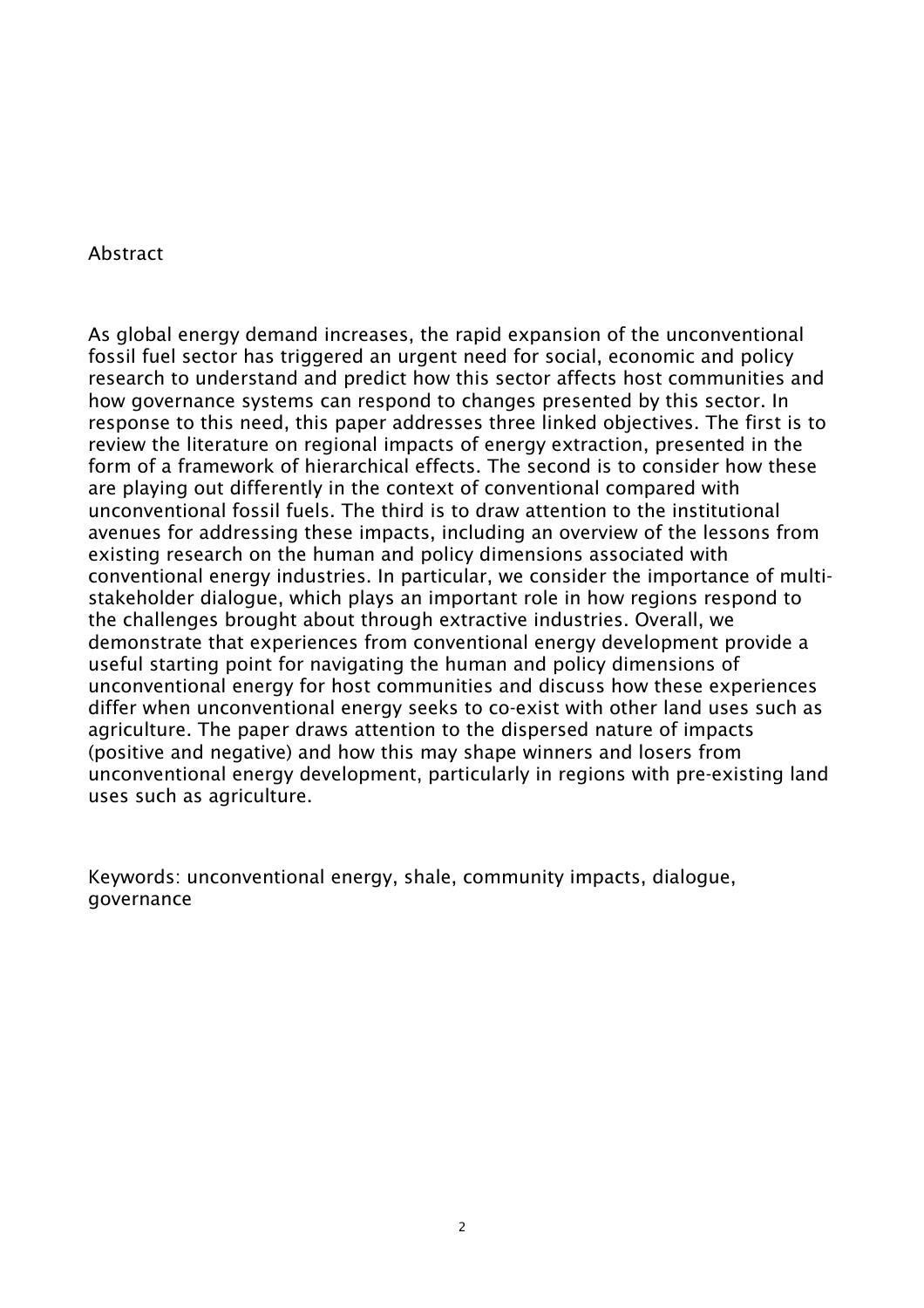#### 1. Introduction

Global demand for energy continues to expand and has raised important questions as to how global society will meet the growing need for energy (Kerschner et al., 2013). Within this context, substantial interest and concern has developed in the domain of 'unconventional' fossil fuels. Some authors have claimed that the extraction of unconventional energy through 'fracking' is socially problematic (Kerschner et al., 2013). Others have observed that 'fracking' represents a convenient catch all for overly-simplistic negative connotations (Evensen et al., 2014). Economists who have examined industry-funded reports about the economic benefits of shale gas have found these to be exaggerated (Kinnaman, 2011). Of particular interest has been a focus on how the socioeconomic effects (both positive and negative) are distributed between local and state scales, which are likely to vary on a case-by case basis (Barth, 2013). For these reasons, concerns have been raised about the potential for asymmetrically allocating the costs and benefits of extractive industries across regions in what some consider to be a 'within country' resource curse effect (Cust and Poelhekke, 2015). In this paper we extend this body of thinking by firstly synthesising knowledge on the regional impacts of energy extraction in general, then proceeding to consider how regional impacts are playing out differently in the context of conventional compared with unconventional fossil fuels, drawing on a review of the rapidly-emerging body of case studies, many of which have been published since Barth's (2013) exploratory review. Moreover, we consider some of the factors which help explain the differences between case studies, focusing on the importance of governance arrangements.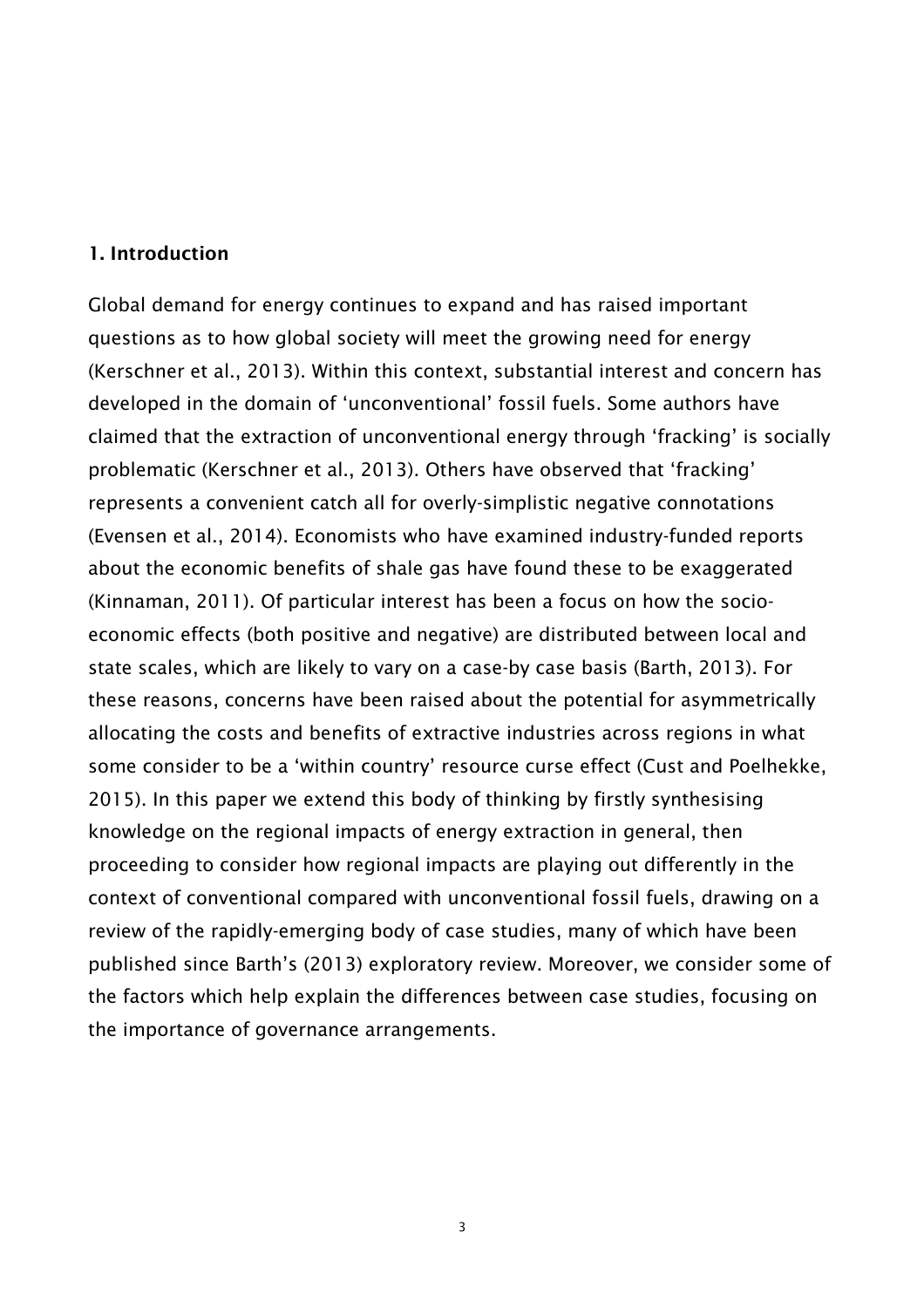Diverse environmental concerns have been raised about unconventional fossil fuel development. These include general concerns such as the threat of increased invasive pests, loss of wildlife and reduced air quality (Bergquist et al., 2007; Brasier et al., 2011). They also include specific concerns, held by farmers and environmentalists, about land subsidence and the risks of damage to aquifers by raising salts to the surface and pollution through the use of chemical additives in gas extraction (Lawrence et al., 2013). On the other hand, part of the rationale for supporting the expansion of unconventional gas put forward by the business and policy community has been that it may serve as a 'transition' fuel, as a step from more carbon intensive fuels such as coal to low carbon energy such as wind and solar (Kargbo et al., 2010). However, a widely discussed topic is whether the full life cycle of carbon emissions of shale gas remain lower than those for coal with particular concern over the role of fugitive methane emissions which are many times more potent greenhouse gases compared to carbon dioxide (Brandt et al., 2014; Vickas et al., 2015). In contrast to these concerns, it has been observed that, following the development of shale energy in the USA, net carbon emissions reduced over the period 2007 to 2012. Furthermore, there is a suggestion that the development of the shale industry has had a higher-level effect, by way of legitimising policy discussion in the USA over emissions. In particular, the industry has made it easier for US policy makers to overcome resistance to reducing carbon emissions, at least in part because emission reduction may be more compatible with economic growth than previously thought (Bang, 2015).

#### 1.1 An expanding global industry

Unconventional fossil fuels, and in particular shale gas, have grown substantially since the 1990s in response to changes in drilling technology and fracturing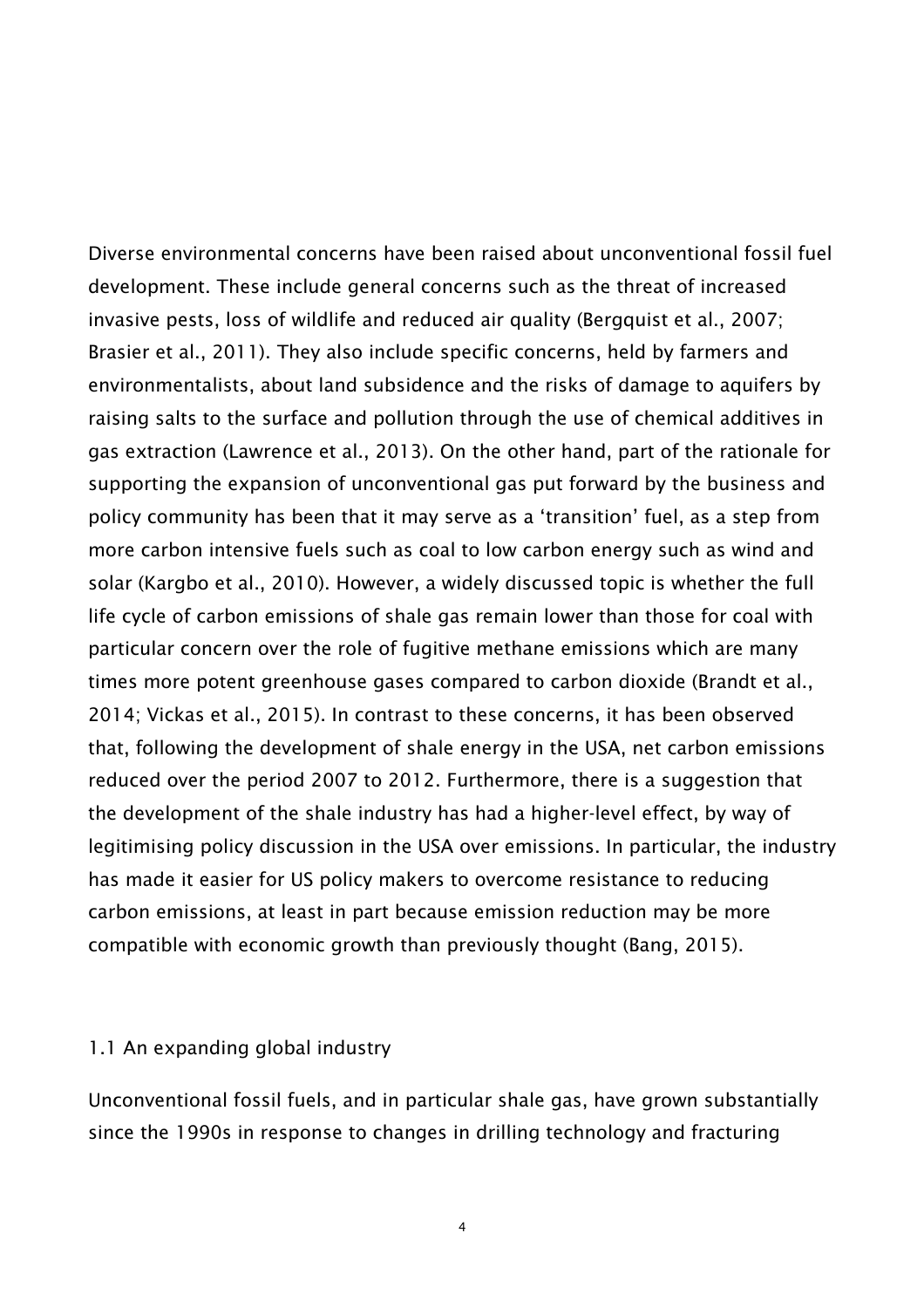(fracking) techniques. Much of this development has occurred in the USA, where increasing domestic natural gas extraction has been a major component of policies aimed at increasing energy self-sufficiency (Stedman et al., 2012; Gunter et al., 1997). Unconventional natural gas is methane trapped in geological formations including shale, coal seams and tight rock formations (Law and Spencer, 1993; Wright, 2012). While 'tight gas' remains in early exploratory phases, extraction of methane from shale formations and coal seams occurs in several countries including the USA, Canada, Australia, India and China, with recognised potential in Argentina, Austria, Brazil, Germany, Mexico, Norway, Poland, Romania, Sweden, Turkey and the UK (Schulz et al., 2010; Selley, 2005; Weijermars, 2013; Wiśniewski, 2011; Ross and Bustin, 2007; Wright, 2012).

While these issues raise further questions for research as to the appropriateness of unconventional energy development, we nonetheless observe that this type of industry has expanded rapidly in recent years and continues to do so as global energy demand continues to grow rapidly (Kerschner et al., 2013). Unconventional shale gas is already extracted in substantial volumes at the Marcellus and Barnett shales of the USA, with growing or foreseen production in many countries across the globe which have rich endowments. Figure 1 shows the potential footprint of unconventional energy extraction and how it overlaps with established human settlements and croplands, demonstrating the potential conflict that may arise when resource governance issues and potential compensation are not planned for carefully (Cust and Poelhekke, 2015).

#### [Figure 1 here]

Historically, much of the socio-economic literature concerned with fossil fuels has focused on the broader macro-economic effects of minerals and energy-led economic development calculated at the national scale, such as the widelyrecognised phenomenon summarised as the 'Dutch Disease' (Larsen, 2006;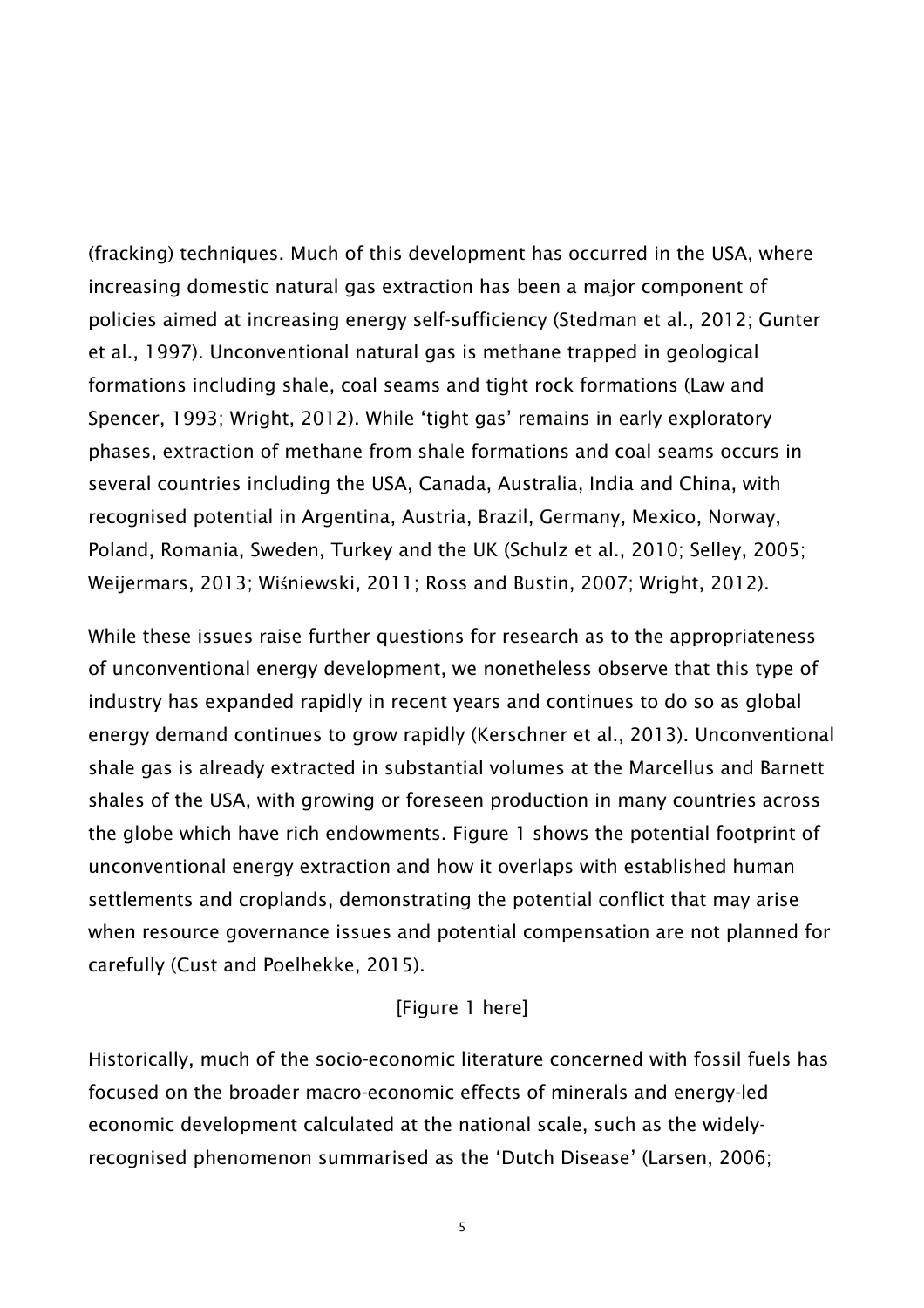Reeson et al., 2012). The macro-economic effects of unconventional fossil fuels have also been noteworthy for national energy markets in places such as the USA and Australia, with broader implications for the global energy system resulting from changes to supply generated in different regions of the world (Johnson and Boersma, 2013; Simshauser and Nelson, 2015). While acknowledging these impacts, our focus in this paper is on sub-national effects. As Figure 1 demonstrates, the differences within countries are at least as relevant as the differences between countries. On this basis, the focus of this paper is to unpack the local and community impacts of the new extractive industries. Moreover, we assume that the macro-economic effects from unconventional gas are unlikely to differ much from other forms of resource extraction. Local and community environmental and social impacts may be quite different, however, to conventional energy extraction.

The paper addresses three inter-linked objectives. The first is to review the literature on regional impacts of energy extraction and distil these into a framework of hierarchical effects that may be useful to policy audiences. The second is to consider how these effects play out differently in the context of conventional compared with unconventional fossil fuel extraction. The third is to draw attention to the institutional avenues for addressing these impacts, synthesising lessons from existing research on the human and policy dimensions associated with conventional energy industries. In doing so, we explore whether the development of unconventional gas may necessitate changes in governance to manage regional social and economic implications and achieve better community outcomes. When considering examples of regions that have dealt with these changes first hand, the importance of full and frank dialogue, combined with a focus on delivering shared value to local communities, is emphasised.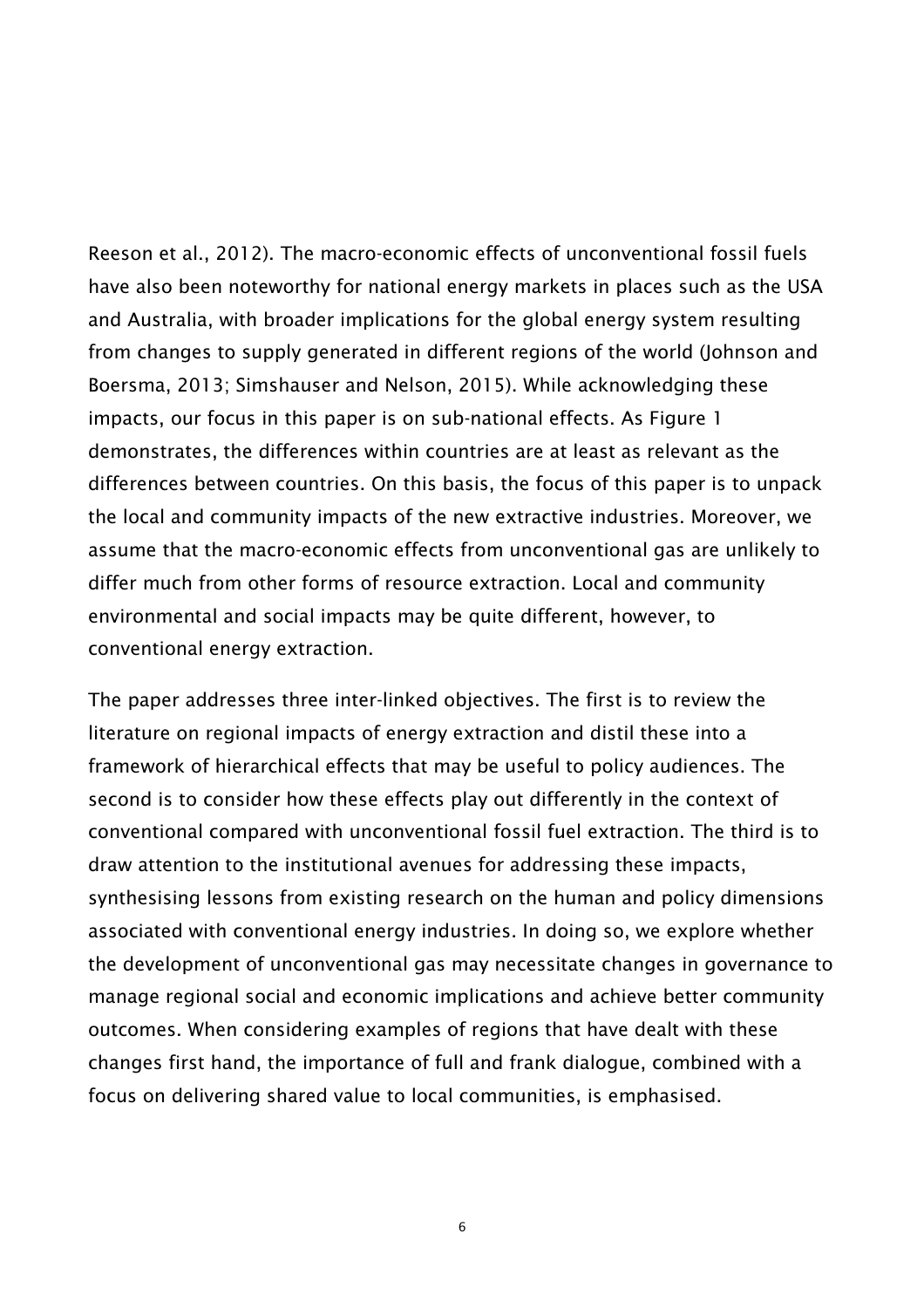#### 2. A framework to understand impacts of energy extraction on host regions

In countries such as Canada, Australia and the USA where extractive industries have been prominent for many decades, the extraction of gas from shale formations and coal seams represents another step in the development of the energy industry, or its expansion to other regions within these countries, and is likely to be associated with similar types of economic, social and environmental impacts associated with conventional energy sources. In other countries where the resources sector is absent from the landscape, or has been dormant for decades, the development of unconventional gas may bring unfamiliar impacts. The purpose of this review is to synthesise the existing knowledge about the impacts of unconventional energy extraction and consider this literature in relation to the wider body of knowledge of impacts associated with energy extraction from conventional sources such as coal and oil.

In order to contextualise our understanding of how unconventional energy extraction affects regional communities, it is useful to first present an overview of how conventional energy extraction has been affecting regional communities. There is already considerable literature on the effects of conventional energy extraction on host communities. However, much of this literature is focused on particular 'hot' issues in particular places and in this paper we have distilled this into a conceptual schema of cascading effects. Much of the literature focuses on issues of immediate concern, such as labour demand and wages paid to workers (Black et al., 2005; Caselli and Michaels, 2013). These immediate impacts tend to have follow-on effects, some of which may be seen as positive (stimulating the local economy) and others that may be seen as negative (straining local development). Beyond these, there are a whole series of other effects, often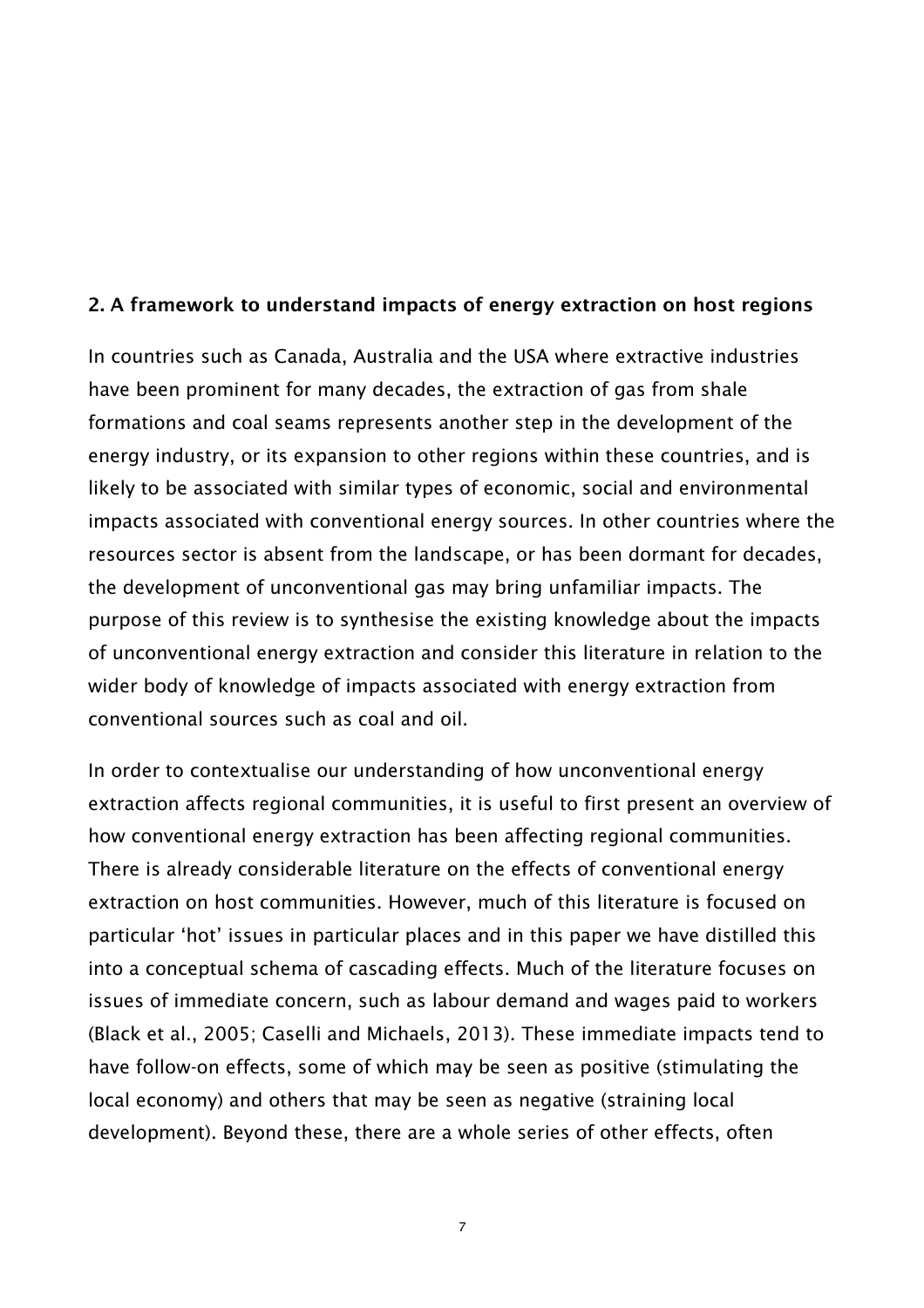considered to be as much social issues as economic issues, such as changes to the types of people who move into an area, rising social conflict between longterm residents and new arrivals in the community, substance abuse and domestic violence.

These issues engage other types of research in the social sciences beyond economics, and lead to the formation of new alliances among opponents to the industry, bringing together farmers and conservationists for example (Colvin et al., 2015). In summary, these issues are sometimes represented as the social 'cost' of development, but in our schema they comprise effects which may be seen as either positive or negative (or both), including increased housing costs, provision of new types of services, changes to demographic profiles and changes to income distribution. The framework is represented visually in Figure 2. Before applying the framework specifically to the unconventional energy industry, we first review these effects in relation to conventional energy.

# [Figure 2 here]

# 2.1 Primary impacts: Labour demand shock and income

For conventional energy, new employment is generated as the extractive industry develops, often generating great hopes of employment opportunities for local communities (Conde and Kallis, 2012). However, demand for labour usually exceeds local supply very quickly (Black et al., 2005) and workforces often need to be attracted from far beyond the region. The demand for labour is particularly strong for certain types of experience and skills and tends to attract maledominated workforces from far beyond the region, such that local labour forces and particularly female workforces may miss out on high paying jobs (Obeng-Odoom, 2015; Ballard and Banks, 2003). These effects usually lead to substantial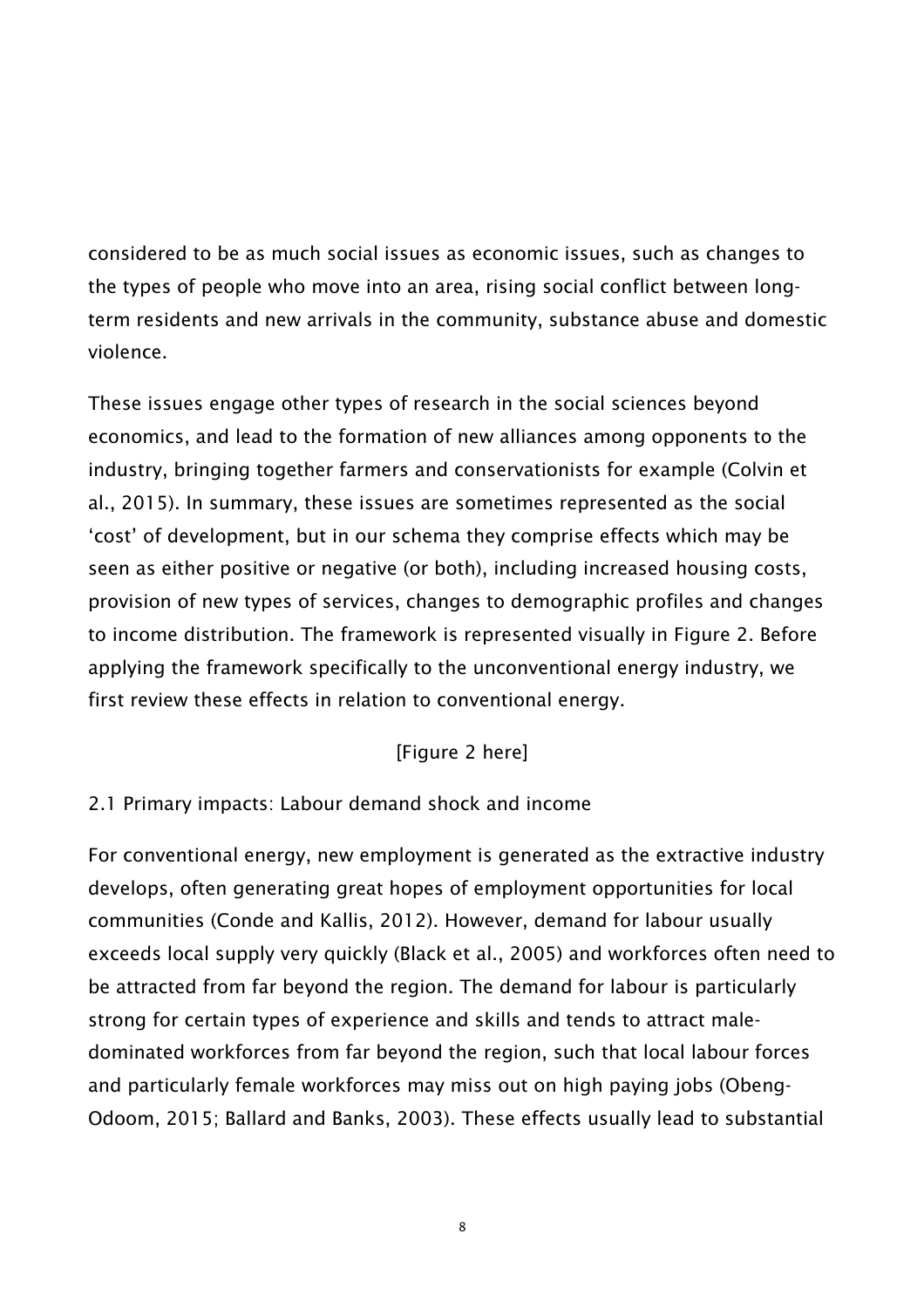disparities in local incomes between those working in energy extraction and those in other sectors (Halseth, 1999).

Many studies have found a positive correlation between employment growth and energy resources extraction. For example, Black et al. (2005) investigated employment growth in local economies of areas where coal mines were operating in the US between 1970 and 2000. These authors found that employment increased in counties hosting the coal industry while the boom lasted. Further, Caselli and Michaels (2013) examined data from Brazil and analysed the effect of the expansion of petroleum extraction in western areas of the country on employment, finding a positive link between oil extraction and employment. Marchand (2012) also observed the employment changes that emerged during the natural gas and coal boom and bust in Canada during the 1990s.

It should be noted that not all energy sector employees will reside in the region (sometimes very few), however those that do contribute to increased local wages are injecting income into the regional economy (Storey, 2010; Ivanova and Rolfe, 2011). The positive initial income effects may diminish over time, such that regions with long-term involvement in the energy sector may see declining levels of income effects over several decades (Chapman et al., 2015; Haggerty et al., 2014) as labour supply adjusts to meet demand.

Fossil fuel extraction may involve the acquisition of land previously used for other economic activity, and may also reduce the market value of surrounding land in some circumstances (Obeng-Odoom, 2014). Effective governance arrangements for managing these impacts include direct financial compensation to those directly affected by gas extraction. Around the world there is considerable variation in legislative systems to provide a basis for determining appropriate levels of compensation, even between neighbouring states within the same nation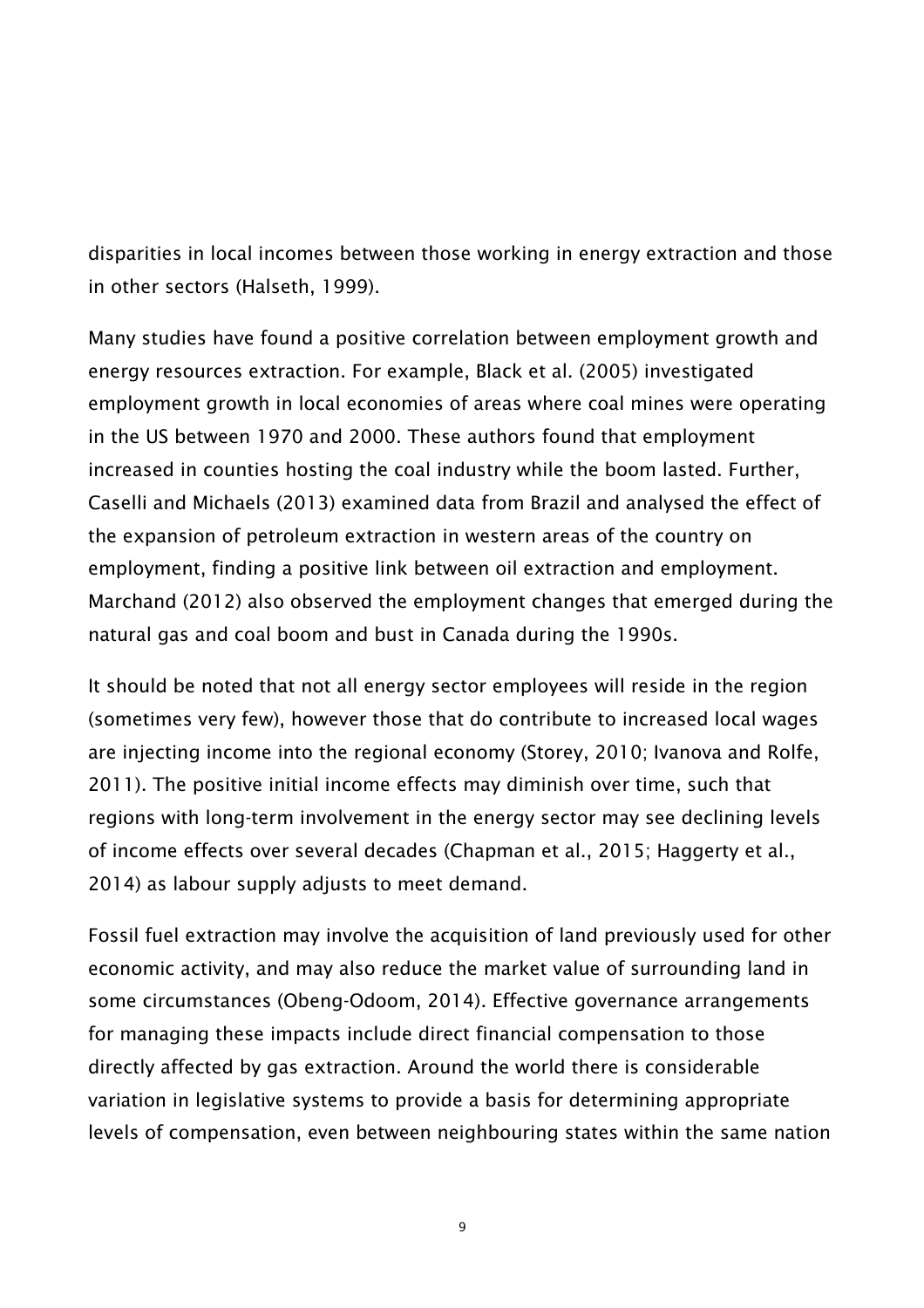(Jacquet and Stedman, 2011). Moreover, it is important to note that tension over what represents an appropriate level of compensation is common (Connell, 1991; 2012). Discussions around compensation may invoke aspects beyond market values to include loss of privacy, noise and various types of nuisance (Kinnaman, 2011). For this reason, the importance of collective dialogue as to what counts as appropriate compensation is important (Jacquet and Stedman, 2011). The process for determining compensation may lead to follow-up issues, which we represent as secondary or tertiary effects in Figure 2.

Despite appearing to have a positive influence on local economies, many studies have found that when comparing regions where fossil fuel extraction occurs with those where it does not, the former often perform worse in income growth, which can be understood as a sort of regional resource curse (Fleming et al., 2015; Paredes et al., 2015; Douglas and Walker, 2013). Headwaters Economics (2008) found that in US county economies based on fossil fuel extraction, the average growth of real personal income was 2.3% per year, while in counties without fossil fuel industries it was 2.9%. Further, James and Aadland (2011) compared real personal income growth from 1980 to 1995 in Maine, where energy extraction does not occur, and Wyoming, where a substantial fossil fuel industry exists. They found that real personal income in Maine grew by 1.8% over this time while it contracted by 0.2% in Wyoming. Interestingly, Haggerty et al. (2014) found that in counties where energy resource extraction was a short event, income per capita was indeed positively influenced. However a longer term specialisation in energy resource extraction can lead to an overall negative effect in average per capita income, due to decreased entrepreneurship and limited growth in other areas of coal-dominated economies (Betz et al., 2015).

2.2 Secondary impacts: People movement, local growth and job spillovers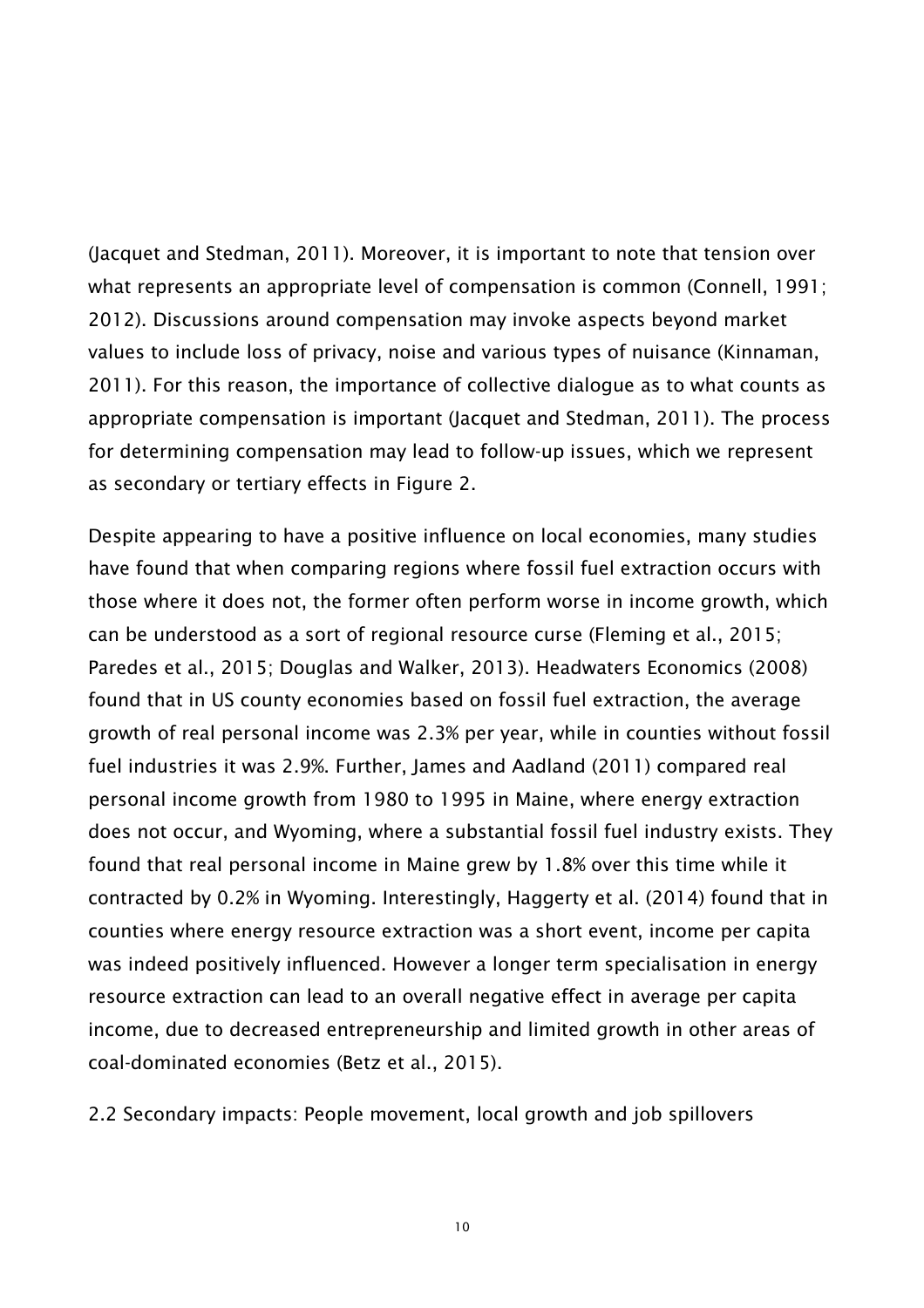New employment and income sources are likely to attract people and increase population, either as permanent or temporary residents, to resource-extractive regions (Black et al., 2005). This increase in population is a phenomenon to be observed in the short to medium term and is sourced from counter migration and immigration.

As income, employment and population close to resource extraction development increase, higher levels of consumption are observed (Michaels, 2011). In particular, demand for local goods and services increases. Housing and land are particular local goods that present increased demand in these cases, which is triggered by two sources: higher demand for accommodation for the new temporary and resident population, and income and price effects in local areas translates to people with more disposable income looking for real estate investments. The increase in population and income will also translate into higher demand for non-local goods, which may be supplied by local firms or imported. Infrastructure demand will also grow as an increase in (temporary or permanent) population will require more goods and services. As new employment and income in local areas boost consumption, employment in sectors providing goods to new residents is also likely to increase (Black et al., 2005).

Analysing the resource curse hypothesis, Fleming et al. (2015) discuss the role of crowding-out generated by labour demand in resource extraction industries that can affect regional economic growth by weakening competitiveness in the tradable good sectors, as the higher costs of production (given the likely increase in local wages generated by labour demand) hastens the shutdown – or size reduction – of firms whose products (manufactured goods, food and similar) can be imported from elsewhere at cheaper prices. To reduce this effect, governance arrangements can encourage local supply chains for inputs wherever this is feasible as a means of supporting wider community benefits from energy booms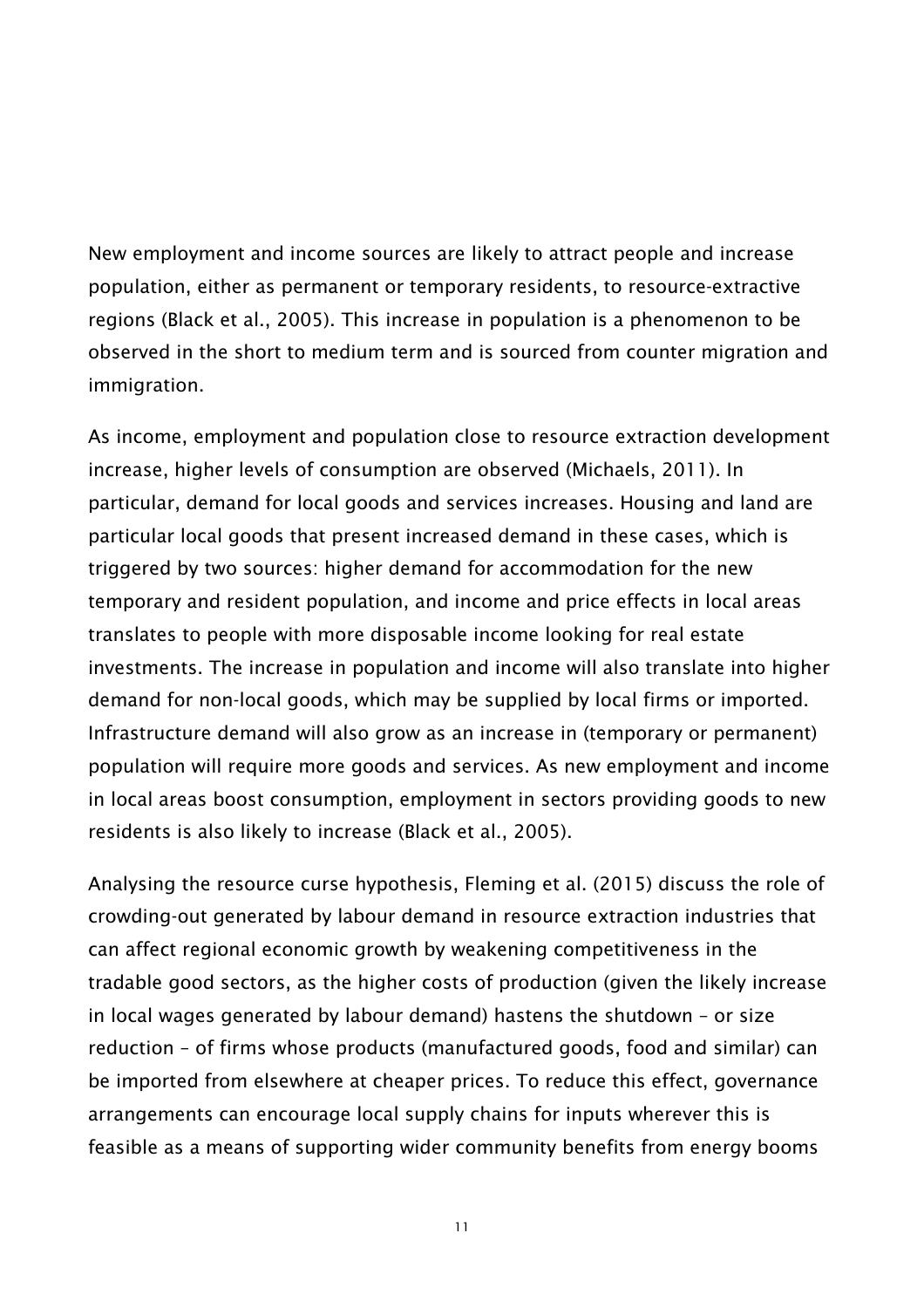(Warhurst, 2001). In the case of tradable goods the forward and backward linkages can have positive effects if regions have the capacity to maintain and expand local firms specialising in dealing with inputs and/or outputs of extractive industries. Thus, if forward or backward linkages occur, job spillovers can be positive into the tradable goods sectors, netting or overriding labour crowding-out potentially happening in other manufacturing firms (Fleming and Measham, 2014).

Ultimately, the effect of a resource boom on the unemployment rate of a region can be positive, zero or even negative. Negative employment figures can emerge if the decrease in competitiveness in local manufacturing (and similar industries) translates into the closing of firms that affect a substantial number of employees, outweighing total employment gains by locals in the resource extraction and services sector. This negative effect is in addition a potential long-term resource curse effect in local areas, as regions may lose firms that sustain 'learning by doing' (Kilkenny and Partridge, 2009). On the other hand, a decrease in unemployment will occur when resource extraction employment and job spillovers exceed the number of jobs lost in the manufacturing and agricultural sectors.

# 2.3 Tertiary impacts: New infrastructure, demographic change and boomtown effects

In-migration and strain on existing services require the development of new infrastructure which may include new or updated transport infrastructure (e.g. roads, rail networks), upgrades to utilities (e.g. water and sewerage), expansion of services (e.g. new healthcare facilities) and potentially other types of services previously unavailable in the region (Obeng-Odoom, 2014). In many cases the governance requirements may stretch beyond the capacity of local and regional institutions in terms of planning, implementing and maintaining these facilities.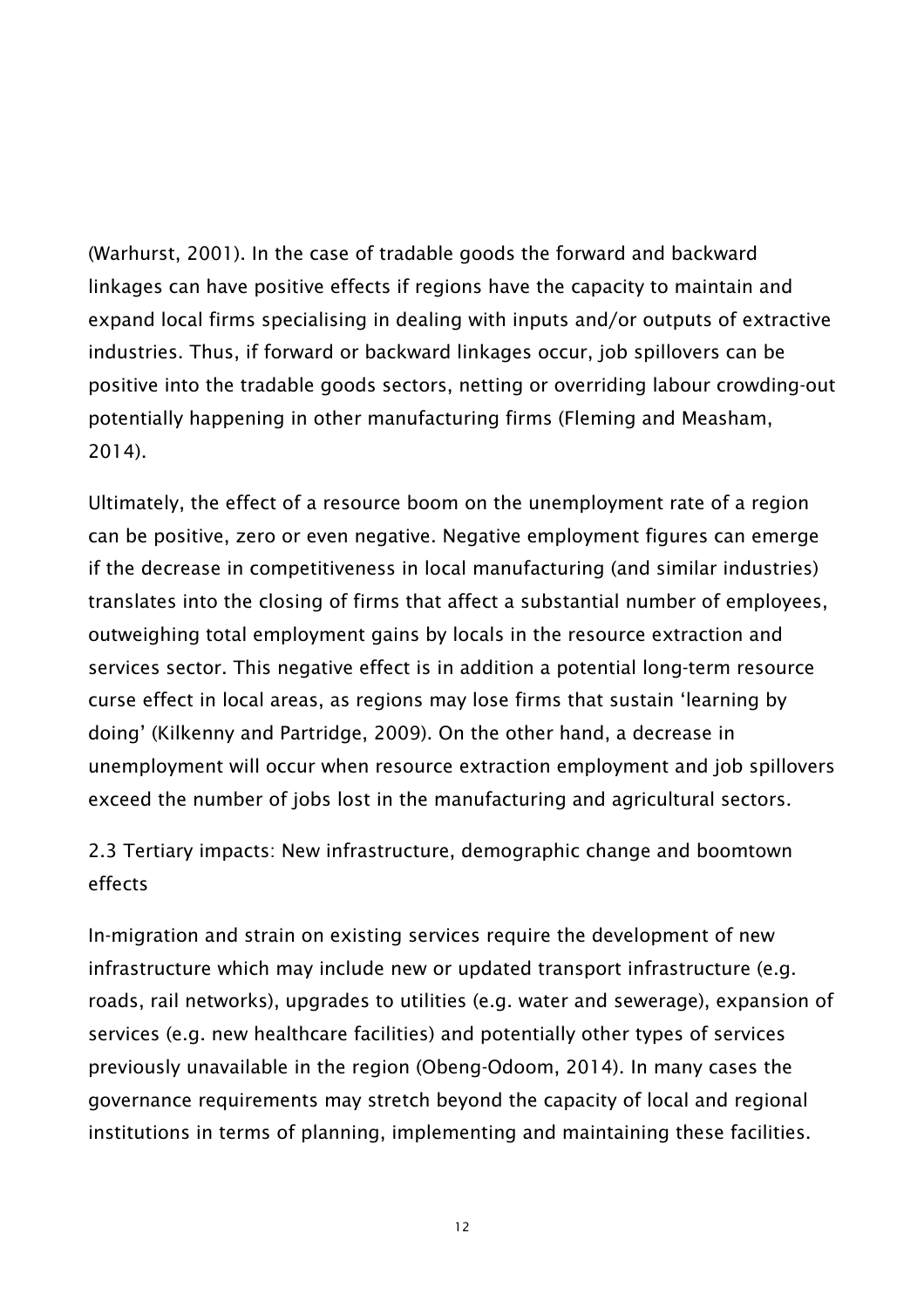As such, the provision of this new infrastructure may invoke the roles of higher scales of governance to work with regional communities on these needs, ideally supported by dialogue between different levels of governance (Schandl and Darbas, 2008).

A common effect of a boom in resource-led regional development is increased housing costs as supply changes and struggles to keep up with demand for housing by new residents (Ennis et al., 2014; Haslam McKenzie and Rowley, 2013) especially in highly deregulated housing markets. This issue may be particularly acute for local tenants who have not benefited from the direct income benefits associated with the resource boom. This in turn may cause outmigration, especially of lower income households, single parent families and elderly people. Poverty can increase for the same reasons: rising property and rental costs increase the cost of living for everybody, but not all the local population is benefiting from higher incomes. There is a clear role for the private sector in terms of meeting housing needs in energy boomtowns, often through publicprivate partnerships. However, if the public sector is weak, these arrangements may be ad-hoc, lacking adequate planning in terms of impact on surrounding areas. Conversely, a stronger public sector can help manage housing impacts in a more coordinated way (Morrison et al., 2012).

Jobs in the energy extraction industry are predominantly occupied by males, leading to different impacts for men and women (Baker and Fortin, 2001). In boom conditions the influx of male workers can increase the male proportion of the population (Carrington et al., 2010). Black et al. (2005) found that the ratio of men to women in the 20 to 39 age range increased with the boom in the energy resource extraction industry in the US. Highly paid jobs in the energy sector which require particular skills tend to go to men while women tend not to get the same level of pay increases for existing jobs or spillovers into other sectors such as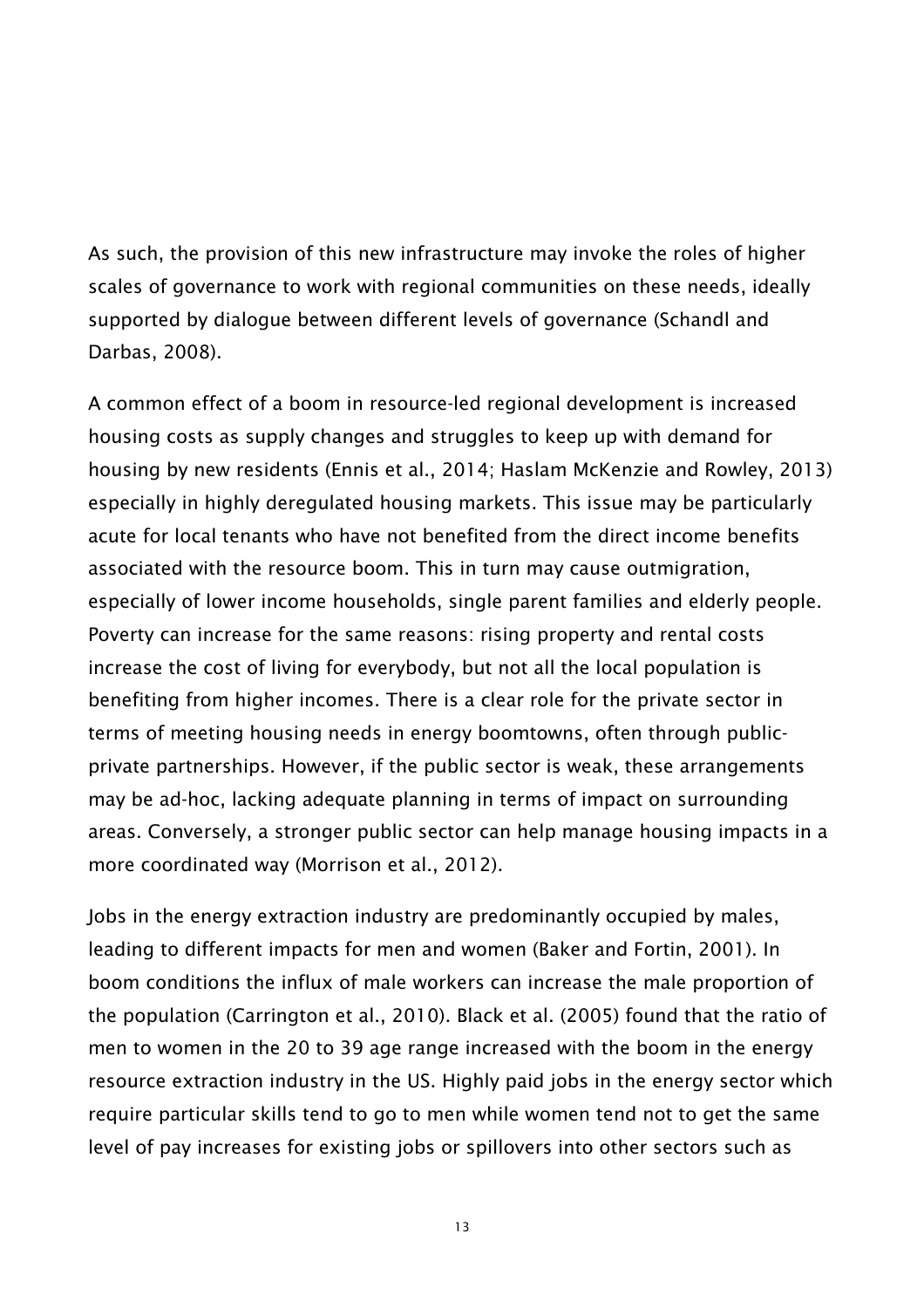hospitality and other service sectors. One sector associated with conventional energy booms that does not exclude women is the sex industry, however, it is important to note that this sector is often stigmatised (Obeng-Odoom, 2014). When looking at income effects across multiple resource regions, there is evidence that income inequality decreases among men and increases among women where the resources sector is a large employer (Reeson et al., 2012).

Concentrating a predominantly male workforce, often on short-term contracts, can lead to high levels of social disruption and related unintended socio-economic outcomes such as alcoholism, drug abuse, prostitution and violence, often referred to as boomtown effects (Lawrie et al., 2011; Stedman et al., 2012). Frantál and Nováková (2014) examined coal extraction in the Czech Republic and found increased unemployment, homelessness, and crime rates in extraction regions. Further, Haggerty et al. (2014) found that with a longer specialisation in oil and gas, the crime rate rose in these regions as well.

Another potential consequence of natural resources dependency in the long term is a loss of entrepreneurial spirit in local areas. This is produced when employment and income levels generated by the resource extraction industry reduce the marginal benefits of education and innovation (Glaeser et al., 2012). This is accentuated with the loss of 'learning by doing' generated by a potential reduction in manufacturing, which is crucial for the productivity gains that underpin long-term economic development (van der Ploeg, 2011). Loss of entrepreneurial spirit in energy resource extraction regions was found by Haggerty et al. (2014), who demonstrated that with a higher level of income attributed to a resource boom, there was a decrease in the growth of the percentage of college educated adults in the region because students would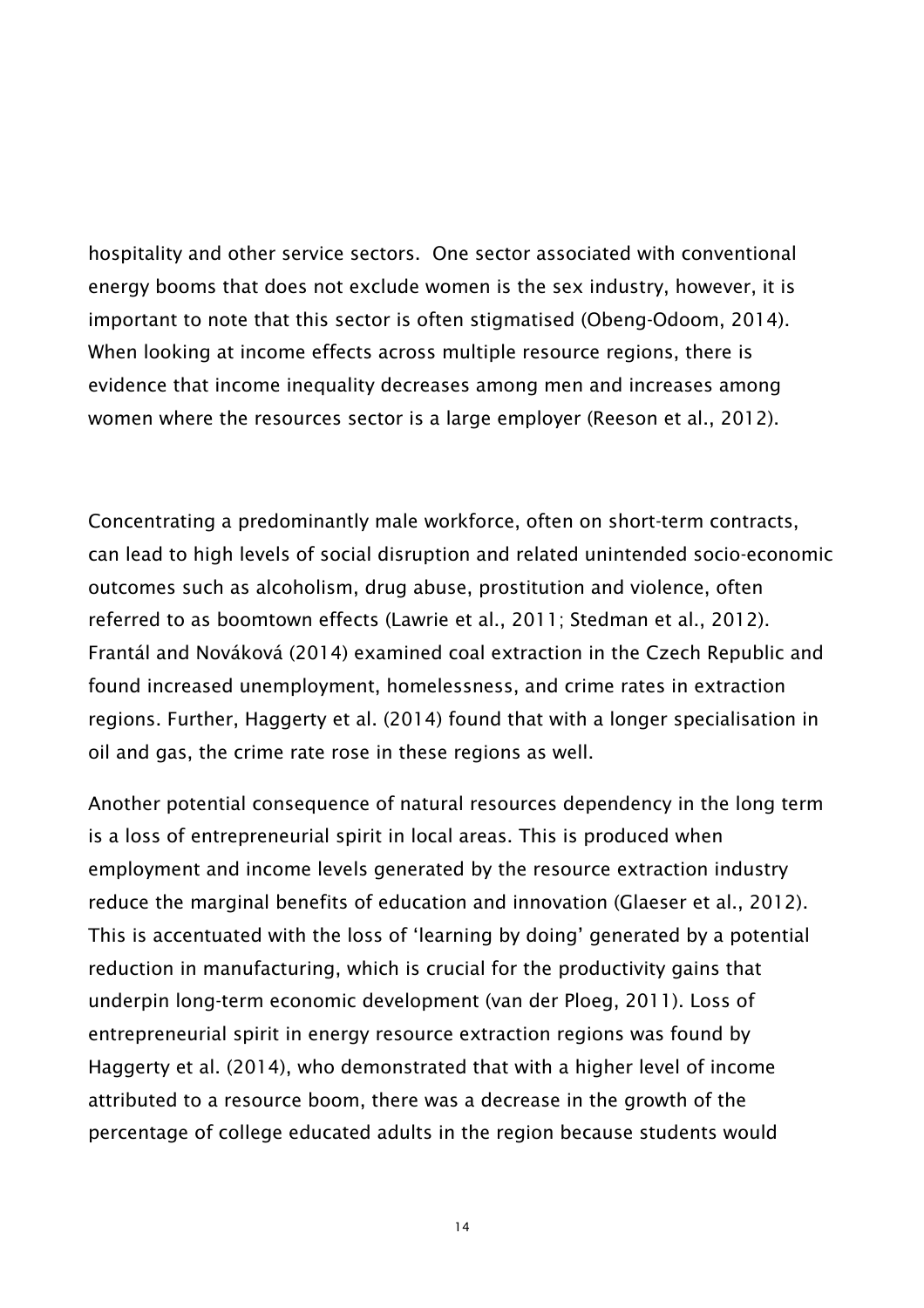abandon education to take up well-paid employment in the fossil fuel extraction industry. Lower levels of schooling with increased resource abundance are also evidenced by Gylfason et al. (1999), Gylfason (2001), Black et al. (2005), and Papyrakis and Gerlagh (2007).

Nonetheless, boomtown effects can play out in different ways which are not always negative. Brown et al. (2011) found that the expansion of the offshore oil extraction industry in South Louisiana was associated with increased violent crime in the area (Gramling and Brabant, 1986), however it also brought new ideas to the community that expanded residents' worldviews, goals and aspirations. This, along with demand for an improved education system from new members of the community and industry, promoted the mobility of youth and provided them many more options for further study and work (Brown et al., 2011).

If the revenues generated by resource windfalls are shared with local authorities in terms of local taxes and transfers, the likelihood of more local public expenditure increases (Cotton, 2015; Obeng-Odoom, 2014). In such cases which look more favourable for local and community development there is, however, also a greater likelihood of increased corruption, especially in regions where institutional arrangements are weak. Weak institutions can also lead to a relaxation of regulation, which is often caused by 'rent seeking' behaviour of local authorities that can end up affecting long-term economic performance as an outcome of poor planning and ineffective governance (Söderholm and Svahn, 2015). This can result in 'unsustainable regional policies', where resource windfalls are used to cover short-term goals, such as the construction of football fields or swimming pools, and hence do not bring long-term investments such as in education and training.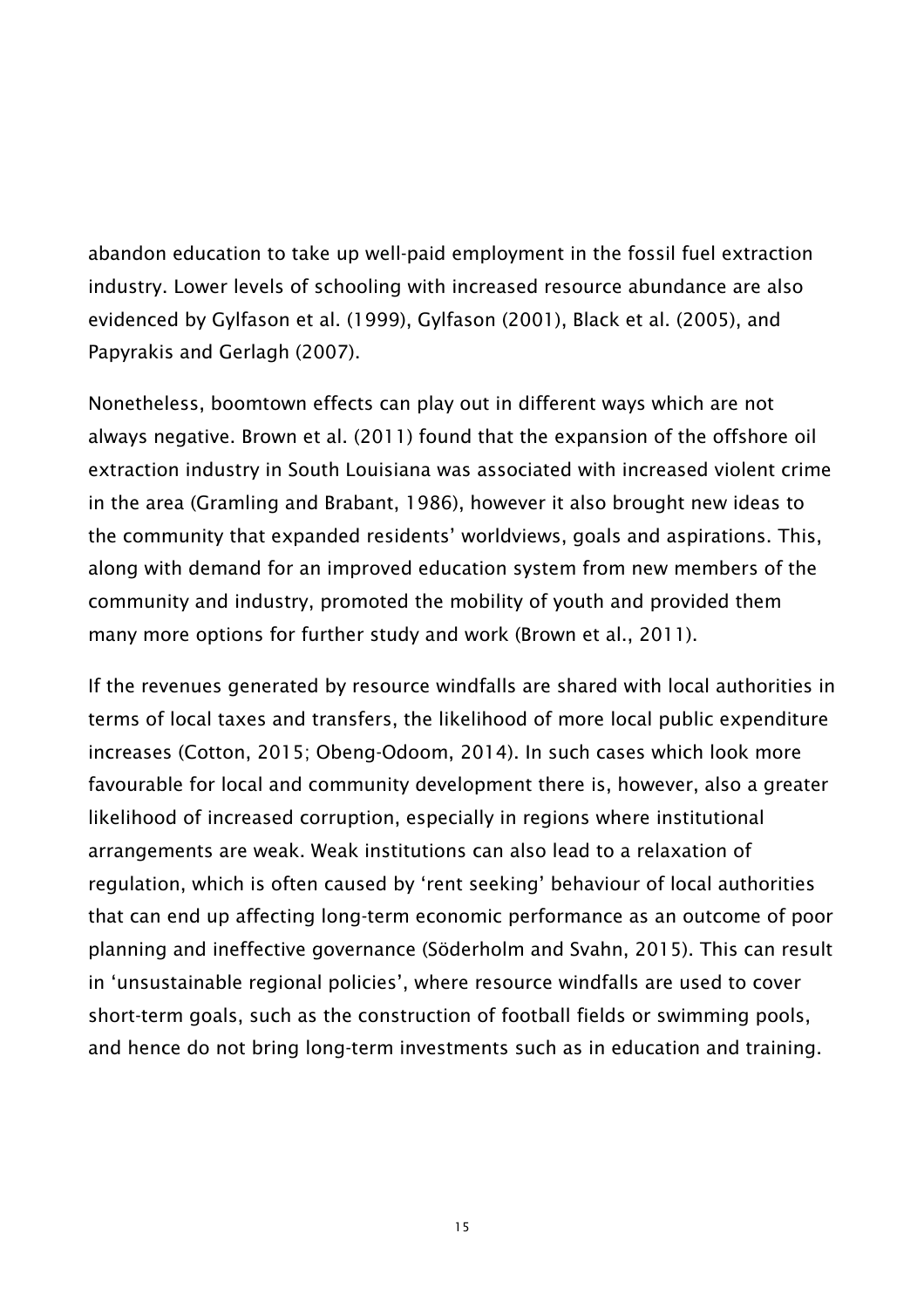#### 2.4 The parallel effects in resource downturns

During a time of resource development downturn, the order of (opposite) effects is likely to be similar, but not identical. A decline in resource extraction activity will reduce oil and gas employment, which will reduce income opportunities and overall income in the region, decreasing its population, the demand for services and goods and finally affecting job generation in other sectors. Employment in agriculture and manufacturing may indeed increase after resource windfalls have ended, as the labour market for these sectors would become more competitive (Jacobsen and Parker, 2015).

One important difference for regions facing resource downturns is that in some cases, the secondary effect can be bypassed so tertiary effects may be felt without immediate decreases in population, or at least not at the same level as it increased during the time of resource windfalls (Petrova and Marinova, 2013). Black et al. (2005) found this to be the case, where the impact of booms on population levels across all gender and age demographics changed more significantly than in bust periods. This phenomenon can be explained by people's expectations of a resurge of energy extraction activity in a region, by an attachment to place beyond economic factors, or by social programmes/services and housing that may restrict people's mobility. Energy extraction can bring significant population growth to particular areas (even creating cities in some cases), and people will not necessarily leave once extraction activity is finished, producing multiple socio-economic consequences such as unemployment and (paradoxically) more boomtown-type effects.

Impacts of bust periods on employment and income in local regions have been examined in the literature. Black et al. (2005) found that for every energy extraction job lost during the bust, 0.35 local sector jobs were lost too. Marchand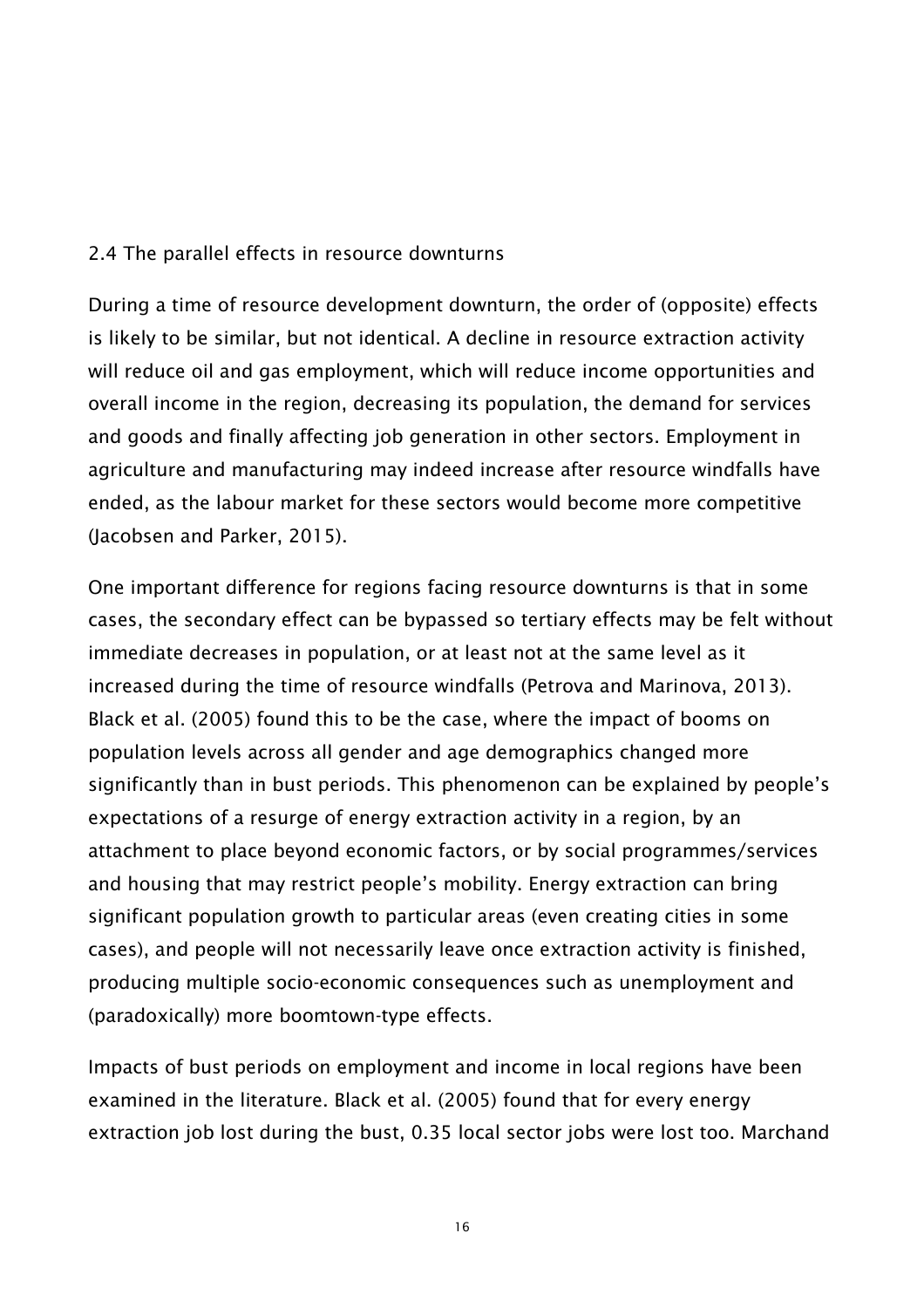(2012) found that while employment may not be significantly influenced by a bust period in a region, total earnings per worker do decrease, especially in the construction sector. As expected, Marchand (2012) also found that the manufacturing sector experienced increases in earnings per worker during the bust, implying that crowding-out may be an important factor throughout the life cycle of the energy resource extraction industry.

Additionally, investments made during a resource boom may have positive impacts during a bust. If there is industrial diversification during a boom period and life of a mine, a safety net can be created, which has been the case, for instance, in the Gulf region in relation to the oil industry (Tolbert, 2006). Seydlitz et al. (1995) even suggest that due to service industries not being completely dependent on extraction, some communities in the Gulf actually fared better during the bust period.

Structuring the multiple and often complex socio-economic interactions that characterise fossil fuel led economic development into a hierarchy of effects allows for a much clearer attribution of responsibilities and timing for intervention. In the next section we consider the applicability of our framework for unconventional energy sources and we ask whether there is a need to adjust the framework to reflect the main characteristics of this emerging sector.

# 3. Application of the framework to unconventional energy

#### 3.1 Primary effects for unconventional energy

The growing knowledge base for primary economic and social impacts of unconventional energy extraction echoes findings for conventional extraction for income increases during the construction phase (Marchand, 2012; Weber, 2012). An important difference between conventional energy extraction and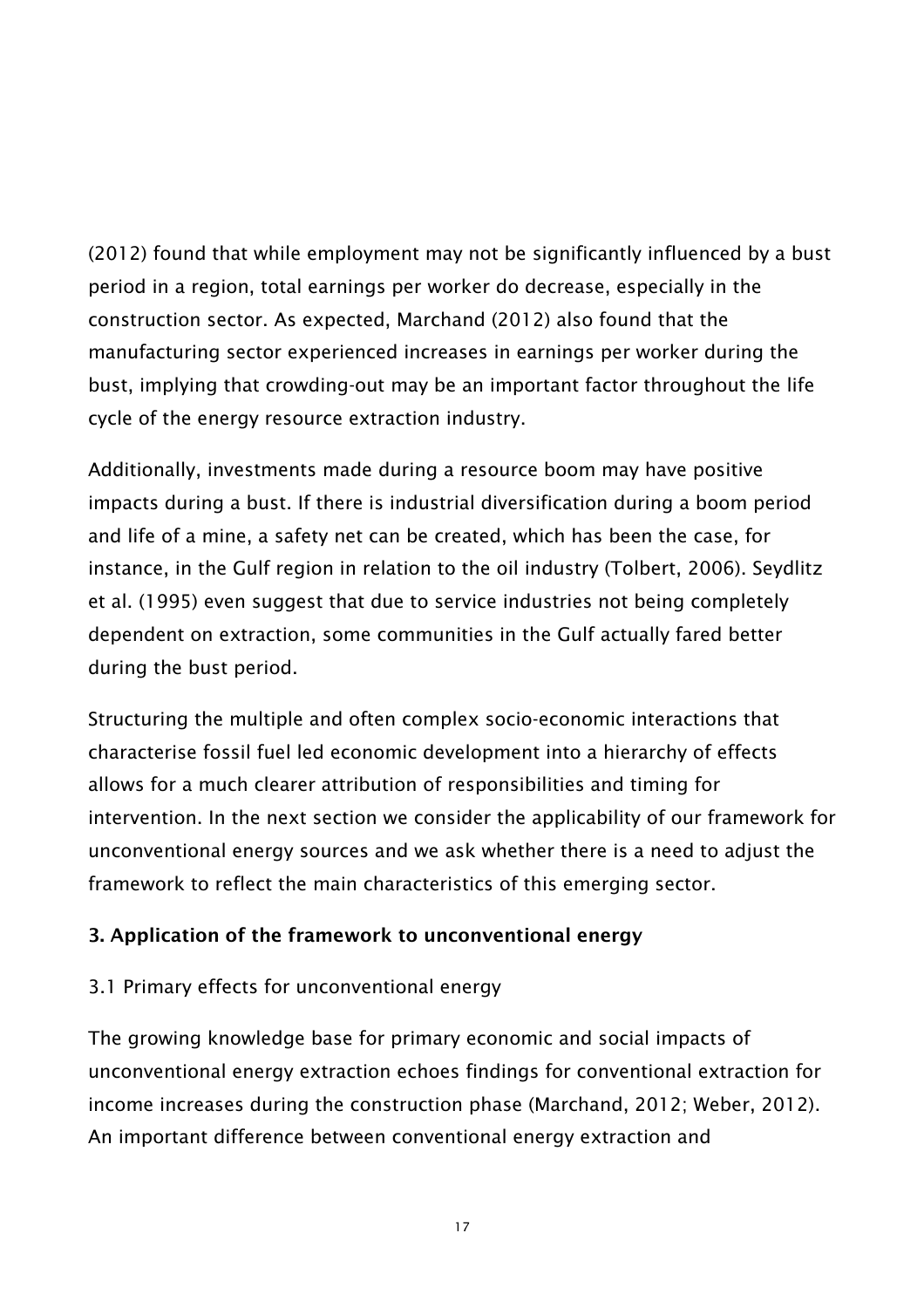unconventional energy extraction is the nature of the shift from construction to operation phases of projects. For conventional energy (e.g. a coal mine), the shift from construction to operation occurs as a single large event, almost like flicking a switch. Conversely, a basin of gas wells involves multiple smaller events – a construction team may move across a region installing wells which progressively start producing gas, one by one – such that the shift from construction to operation the region is more like a wave that progressively spreads across a landscape (Measham and Fleming, 2014a).

With regards to the issue of compensation, the literature on unconventional energy extraction diverges significantly from that for conventional energy extraction. Conventional energy extraction projects have tended to take the form of highly intense operations with small spatial footprints, such as coal mines and offshore oil wells (Measham and Fleming, 2014a). When conventional energy extraction has been spread over a relatively wide area, it has tended to occur in rural areas with relatively sparse populations (Weber, 2012), however there are other cases where fossil fuel development has occurred close to dense urban areas (Obeng-Odoom, 2014).

By contrast, unconventional energy extraction at the Marcellus Shale in the US and the Surat Basin in Southern Inland Queensland, Australia has tended to be spread out over a much wider area of often thousands of square kilometres, which has important implications for compensation (Jacquet, 2012). Moreover, extraction has occurred in relatively densely populated localities which are based on wellestablished rural industries, notably agriculture and services supporting the agricultural sector, with the effect that there are more people with a claim to compensation for diverse impacts (Stedman et al., 2012). This goes hand in hand with a more powerful community base to lobby for political responses to representation to defend such claims (Jacquet and Stedman, 2011).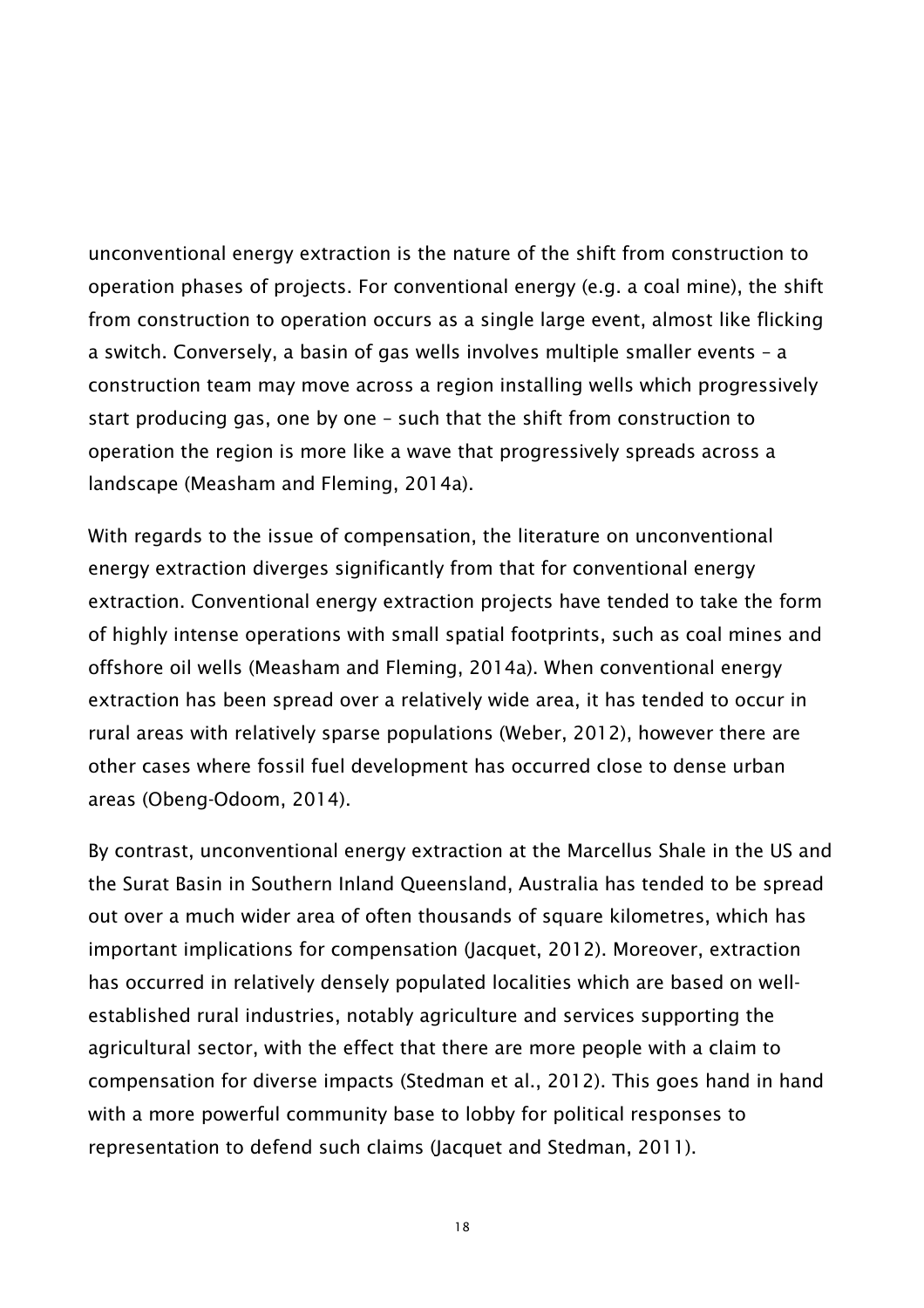Compensation claims may not be restricted to those places where extraction occurs, but may also include loss of business in other sectors (e.g. tourism) and nuisance issues where roads, pipelines or other infrastructure interfere with existing regional economic activity, potentially affecting incomes of a wider portion of the community (Turton, 2015).

# 3.2 Secondary effects for unconventional energy extraction

At one level, the secondary effects of unconventional energy extraction are similar to those for conventional energy extraction. The general trend is for regional populations in extraction areas to increase, also driven by additional employment in the service sector (Rolfe, 2013). In Australian regions where coal seam gas (CSG) extraction has been growing more recently, employment in other sectors increased on average by 32 per cent higher than a control group of regions without CSG from 2001 to 2011. Local multipliers were particularly strong for the construction and professional services sectors during the construction phase of a gas development, generating more construction employment and jobs related to the provision of technical services such as electricians and other trades (Fleming and Measham, 2015).

Considering that compensation effects extend to more people over wider areas it is not surprising that there is some evidence of wider spillover effects resulting from this income. While empirical data for these effects is currently quite rare, there is some evidence that farmers with additional income may invest in additional equipment or agricultural services (Brasier et al., 2015), which can also have a negative effect on agricultural labour demand through rationalisation but would on the other hand be rewarded with productivity gains.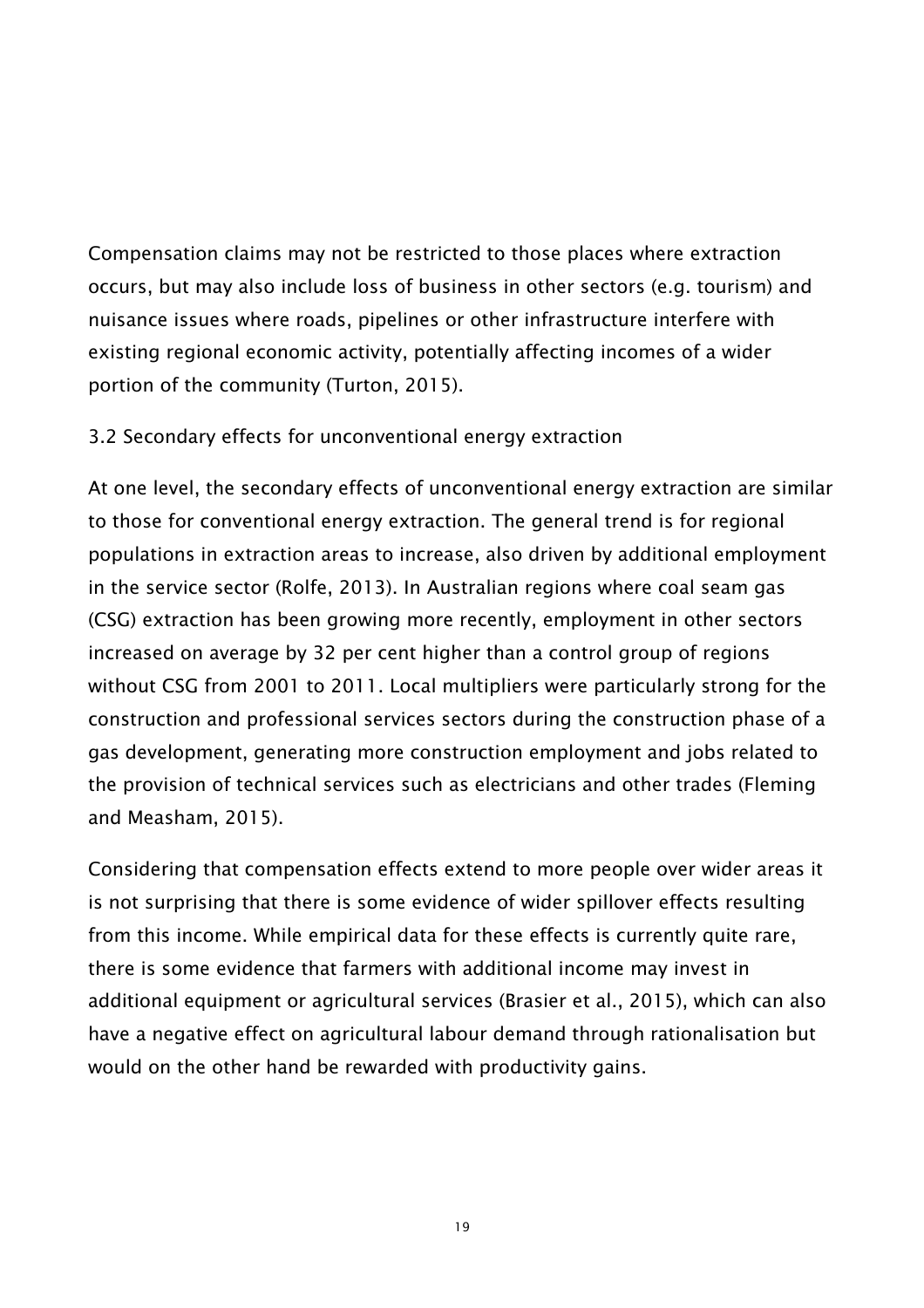# 3.3 Tertiary effects for unconventional energy

One of the main observations of tertiary effects for conventional energy projects has been a substantial increase in the male population leading to a gender imbalance in a region. There is evidence that this gender imbalance may not occur to the same extent in unconventional energy production regions. Specifically, migration observed in areas of coal seam gas development in Australia demonstrates that migrants, and particularly youth migrants, comprised equal numbers of males and females (Measham and Fleming, 2014a).

Like its conventional energy counterpoint, the unconventional fossil fuel industry tends to have a gendered workforce with a distinct role for male itinerant workers (Filteau, 2015). Therefore the explanation for more gender balanced population growth may not be directly related to the energy projects themselves but to the economic context in which they took place. When unconventional energy extraction occurs in a region of viable agricultural economic growth, and does not substantially constrain growth in the agriculture sector and its downstream industries, employment multiplier effects of agriculture and energy extraction can add up and reinforce each other (Measham and Fleming, 2014a). The role of gender in unconventional fossil fuel development is an important area for further research.

Recent research looking at 'boomtown' effects in the shale industry suggests that these factors may play out differently where unconventional fossil fuel development occurs in more densely settled rural contexts (Jacquet and Kay, 2014). The notion of an isolated remote community absorbing a few thousand workers is not applicable in established rural and even suburban regions with higher densities. For example, in the case of housing, accommodating a few thousand workers is a different scale of problem in a place like Pennsylvania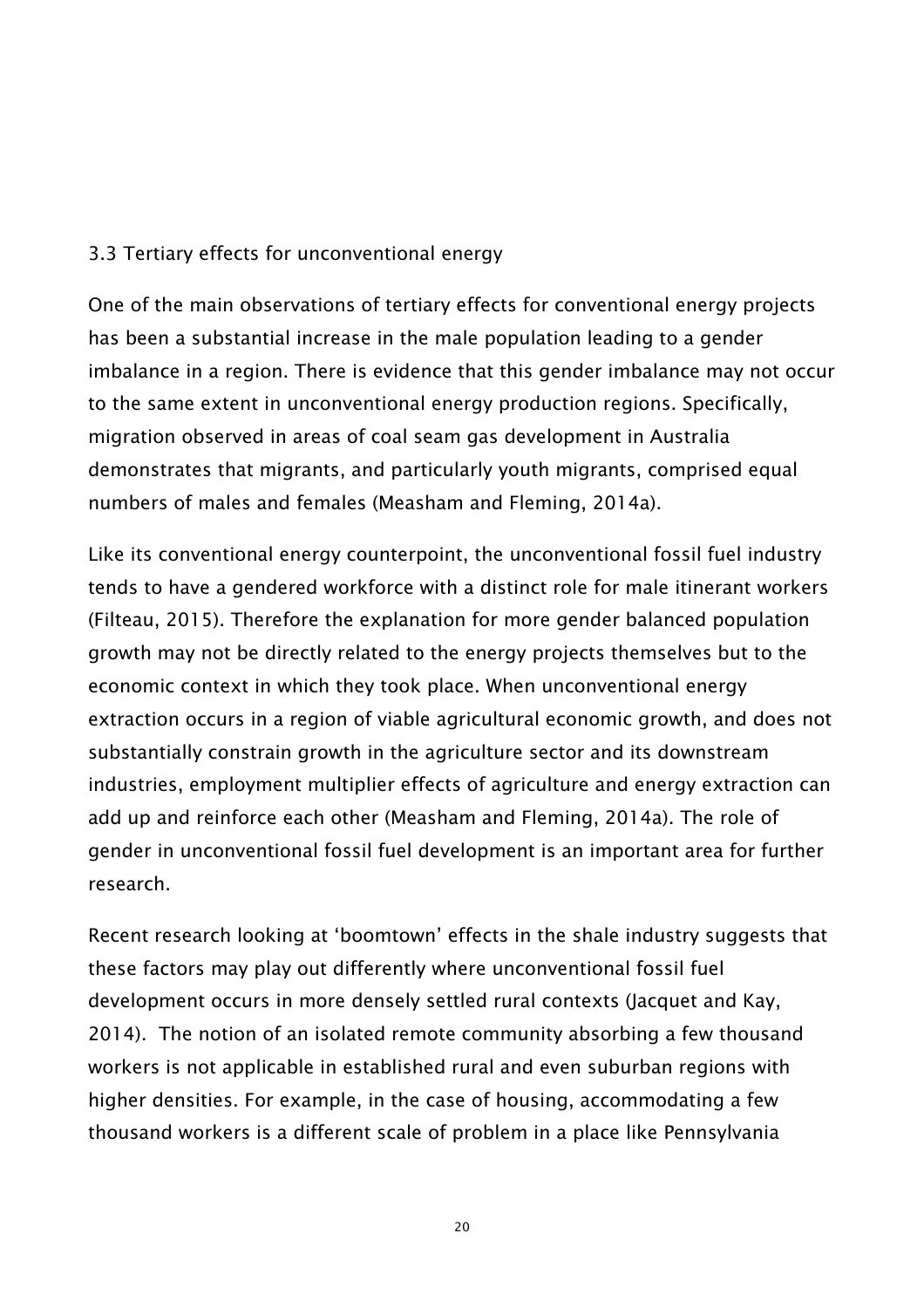compared with more remote regions. Similarly, the issue of 'social disruption' is dissipated across a wider range spatial area. These differences have led scholars to critically review and update the boomtown model as it relates to unconventional fossil fuels (Jacquet and Kay, 2014).

Whereas some forms of energy extraction such as coal mining, uranium extraction or oilfields tend to displace other land uses, unconventional gas extraction tends to co-exist (potentially in conflict) with pre-existing land uses (de Rijke, 2013; Measham and Fleming, 2014a). This means that much of the infrastructure to support a more diverse population is already in place, and attracts a wider range of people with more diverse skills and backgrounds such that gender ratios may remain relatively stable and human capital may rise (Measham and Fleming, 2014a). In terms of governance implications, it is important to draw on this wider range of people and skills and seek to develop harmonious economic development (Obeng-Odoom, 2014).

However, the challenge of achieving harmonious development should not be underestimated and it is important to recognise that developing unconventional gas in regions with pre-existing industries can lead to higher levels of conflict over the terms of co-existence. This may be particularly difficult in communities which have not previously had much exposure to the resources sector and where new arrangements required between existing industries and the new energy extraction industry are perceived as unfair. This can cause substantial tension, social conflict and legal challenges (Sherval and Hardiman, 2014; Perry, 2012; Turton, 2015), all of which are classified as negative tertiary effects within the schema presented in our framework. An overview of the main differences between the regional effects of conventional and unconventional energy extraction is presented in Table 1.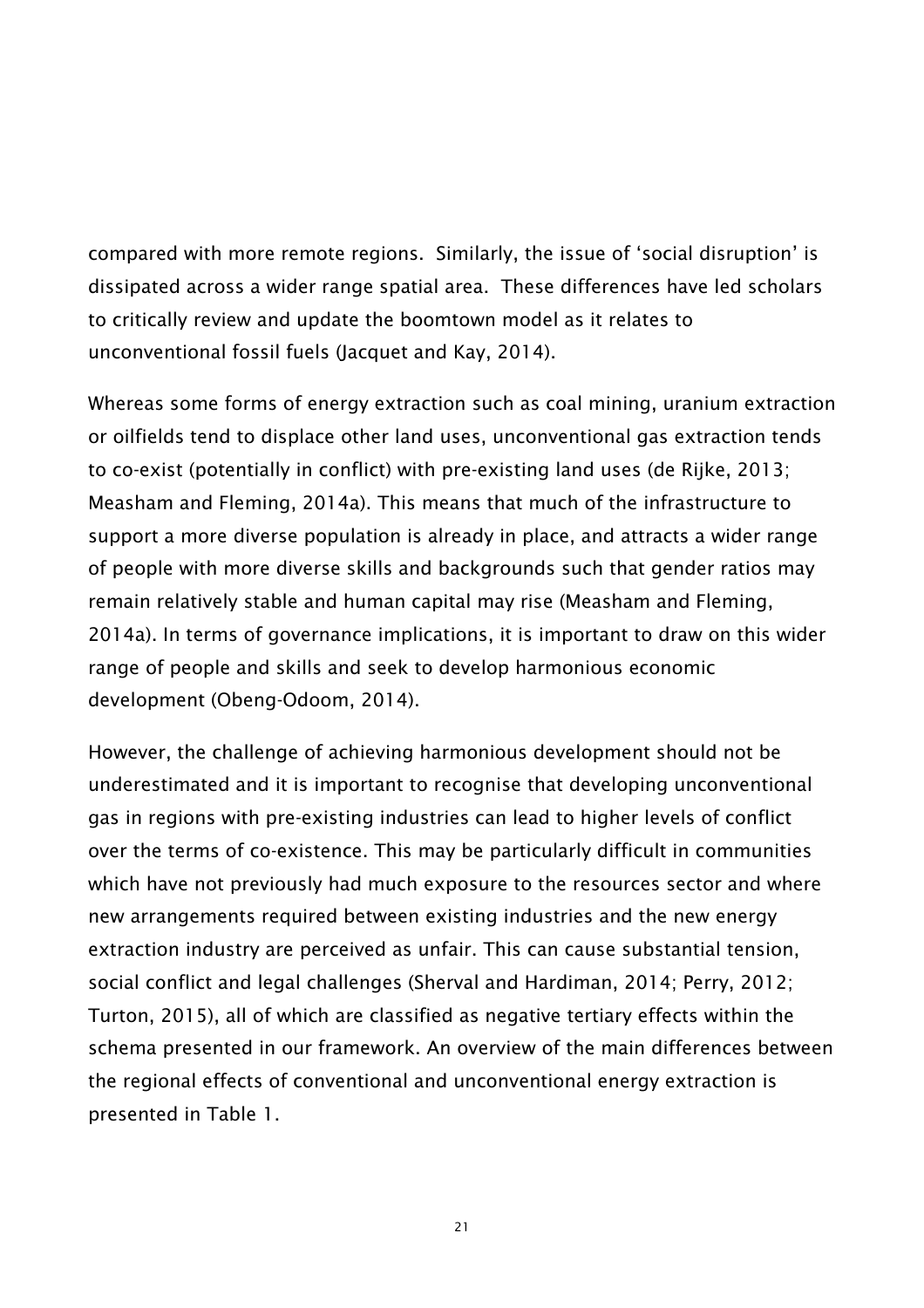The unconventional fossil fuel sector is relatively new and hence there is little experience and literature on how economic downturns play out. Until we have empirical experience of downturn effects it is not possible to determine whether downturns will follow a similar path as they do for downturns in conventional energy extraction. We do expect, however, that the differences outlined in this paper will characterise the experience of resource downturns: in particular that they will affect a wider range of people over a wider area.

|                                     | Conventional                                                                                                                                                            | Unconventional                                                                                                                                                                                                    |
|-------------------------------------|-------------------------------------------------------------------------------------------------------------------------------------------------------------------------|-------------------------------------------------------------------------------------------------------------------------------------------------------------------------------------------------------------------|
| Differences in primary<br>impacts   | Smaller spatial footprint,<br>therefore fewer<br>landholders with claim to<br>compensation                                                                              | Wider spatial footprint<br>therefore more<br>landholders with claim to<br>compensation                                                                                                                            |
| Differences in secondary<br>impacts | Conventional energy<br>projects tend to displace<br>pre-existing industries<br>and communities,<br>therefore fewer people<br>can take up job spillover<br>opportunities | Unconventional gas<br>tends to co-exist with<br>pre-existing industries<br>and communities,<br>providing additional<br>demand for goods and<br>services and attracting<br>workforces outside the<br>energy sector |
| Differences in tertiary<br>impacts  | Displacement of local<br>residents may change<br>social profile, e.g.<br>change gender ratio                                                                            | Retention of local<br>residents may lead to<br>tension over regional<br>identity                                                                                                                                  |

Table 1. Summary of main differences: conventional and unconventional energy development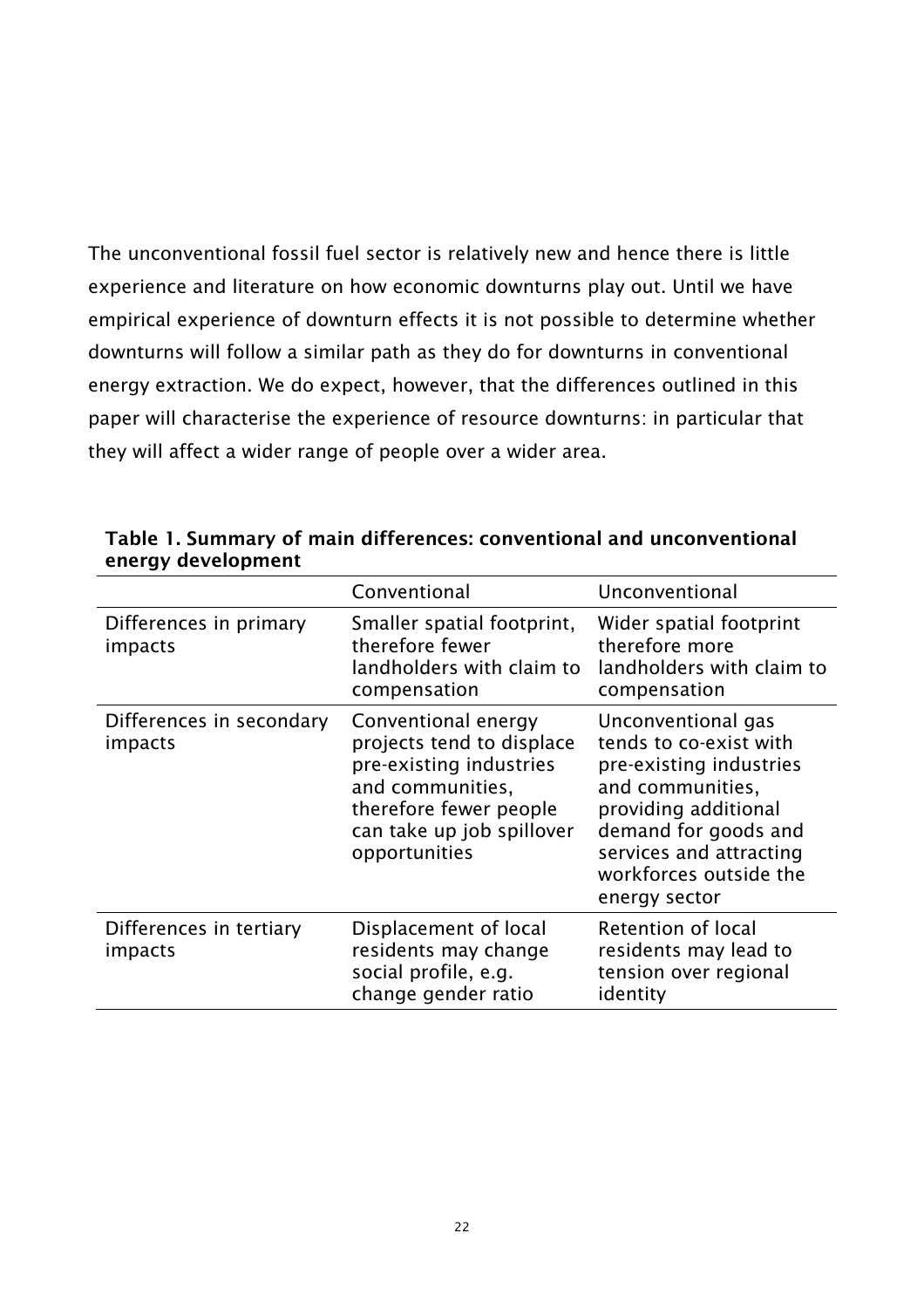# 4. Implications for regional-level governance

When considering the effects presented in the framework and how these may play out in the unconventional gas sector, it is important to consider the extent to which these issues are within the control of local to regional institutions. Formal institutions such as counties, or local councils, tend to have some power in managing local infrastructure but the evidence from the conventional resource extraction literature suggests that the scale of impacts is overwhelming in the face of the resources and skills pre-existing within these institutions.

The scale of governance responsible for managing many of the effects presented in our framework is often the province or state. However, it is frequently the case that provincial or state governments are not capable of effectively managing regional-scale impacts of resource extraction, or they have abrogated their responsibilities for service provision in resource regions (Solomon et al., 2008). In reaction to the limited response from state and provincial governments and the changing nature of services required, in some cases resource companies are acting as 'surrogate' public service providers due to incapacity in the formal governance system (Cheshire, 2010).

Resource companies have become significant actors in areas that extend far beyond direct impacts, including supporting medical and dental services, road maintenance, entertainment, school facilities, local recreation and sport facilities and providing children's playgrounds. While in some instances this may provide short-term solutions to rapidly changing demands, it may also lead to reduced public investment and raises questions over the legitimacy of strategic directions for regional planning (Petrova and Marinova, 2013; Cheshire, 2010).

In the case of a vacuum created by a lack of formal governance intervention at the regional scale there is a propensity of private sector institutions to engage directly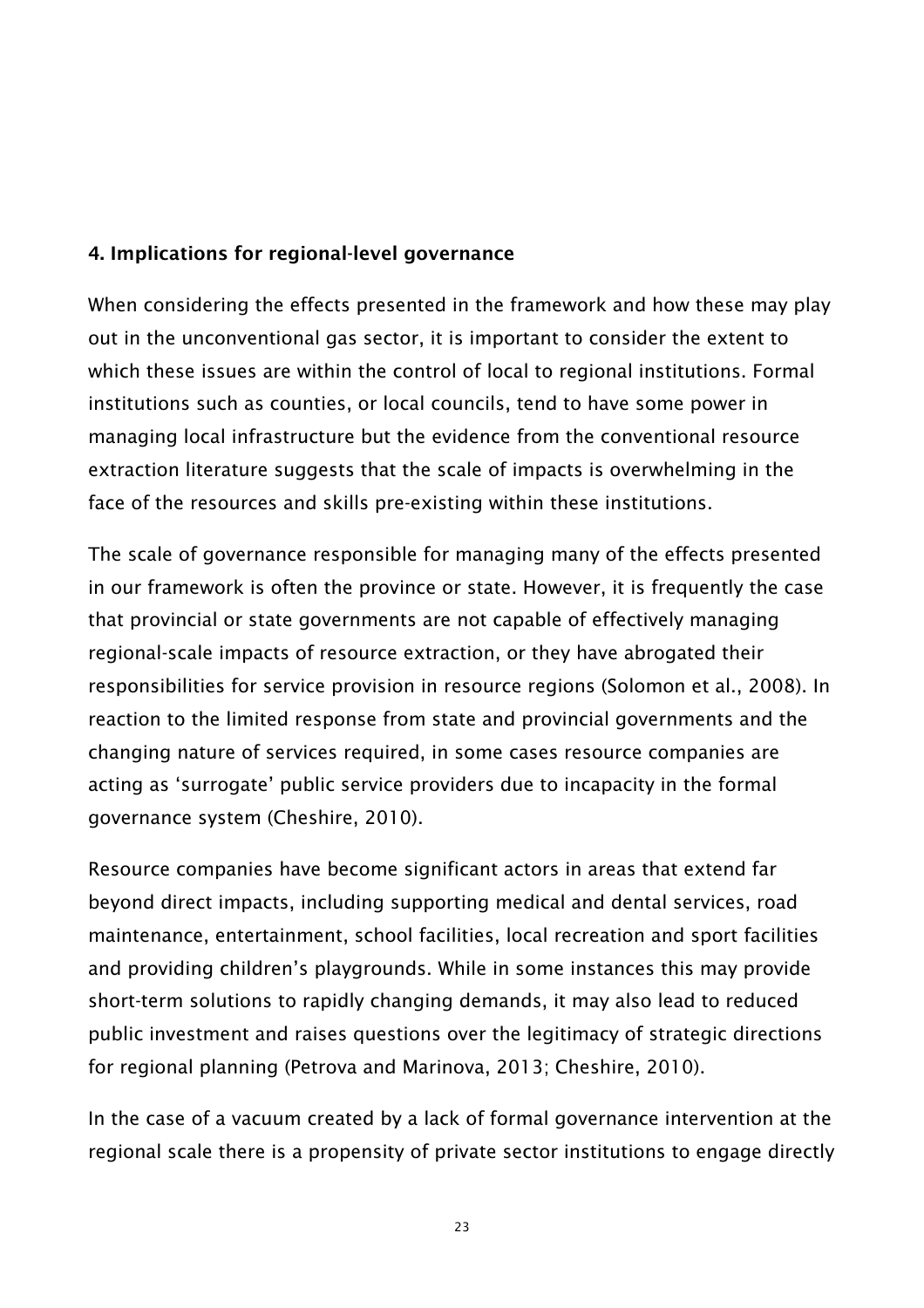with regional communities to maintain a 'social licence' based on informal acceptance of extractive industry development by affected communities and residents (Morrison et al., 2012; Bice and Moffat, 2014). To be effective at managing these impacts beyond the public relations needs of private companies, the key to legitimacy in this context is a process involving tripartite dialogue between local governments who experience the impacts, state/provincial governments who are formally responsible and financially resourced for managing impacts and investing in infrastructure, and private companies who create the impacts and may have additional financial resources and a shared interest in addressing them (Söderholm and Svahn, 2015). This type of dialogue is discussed in the next section.

#### *4.1. Responding to challenges at the regional scale: The importance of dialogue*

It is relatively rare that local communities prepare themselves for the arrival of extractive industries. As a consequence they often fail to capture positive effects from resource-led economic development (Lockie et al., 2009). Some communities focus their energy on resisting the resources sector, leading to costly delays in production, however conflict alone has limited potential to improve final outcomes for regional communities (Franks et al., 2014; Schandl and Darbas, 2008). Communities which have prepared for the establishment or expansion of extractive industries have often made effective use of dialogue to derive benefits for their community.

Specifically, they have engaged in tripartite (three-way) dialogue between local governments, resource companies and state governments (Ballard and Banks, 2003; Schandl and Darbas, 2008). Table 2 presents examples of inter-connected governance roles for some of the primary, secondary and tertiary impacts raised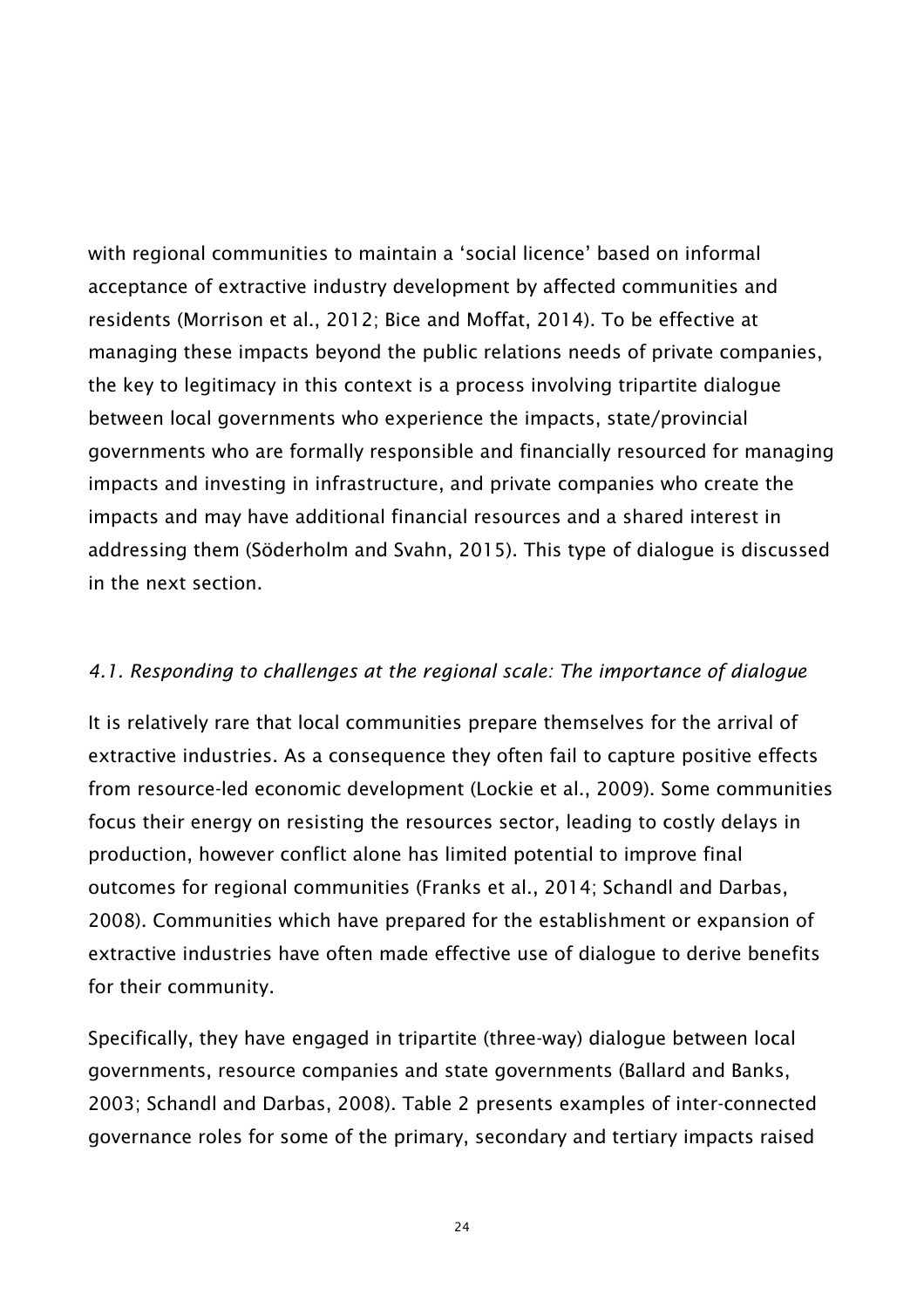in Figure 2. Several principles for successfully conducting participatory tripartite dialogue have been identified (MMSD, 2002), including an inclusive approach to dialogue initiation, providing adequate timeframes to take into account different needs and capacities of participants, and ensuring that the initial intent and scope of the process is agreed by all parties. Additionally, it has been observed that the process cannot succeed if one party attempts to prematurely claim high ground in the public and policy debate, and that any financial resources contributed to the process should not affect the relationships within the process (MMSD, 2002).

The difficulties of conducting this dialogue process should not be underestimated (Lockie et al., 2009; Measham et al., 2012). When studying one such dialogue process in Australia, Measham et al. (2010) found that even despite differences in the goals of participants, each party had their own reasons for persisting with the dialogue process. From the outset, private companies valued the 'early warning system' that the dialogue presented in terms of being able to foresee and address community concerns. Local community representatives saw benefits in being able to predict local employment effects and infrastructure needs.

State government representatives saw benefits having more information on the speed of development and advance forecasting of likely future needs for service provision such as education and health. Over time, participants in the tripartite dialogue developed an understanding of how the other parties operated: their cultures and approval systems, their constraints, and above all the timeframes over which developments occurred and responses could be generated. This had the effect of helping each party manage the cyclical nature of resource development and its implications for local communities (Lockie et al., 2009).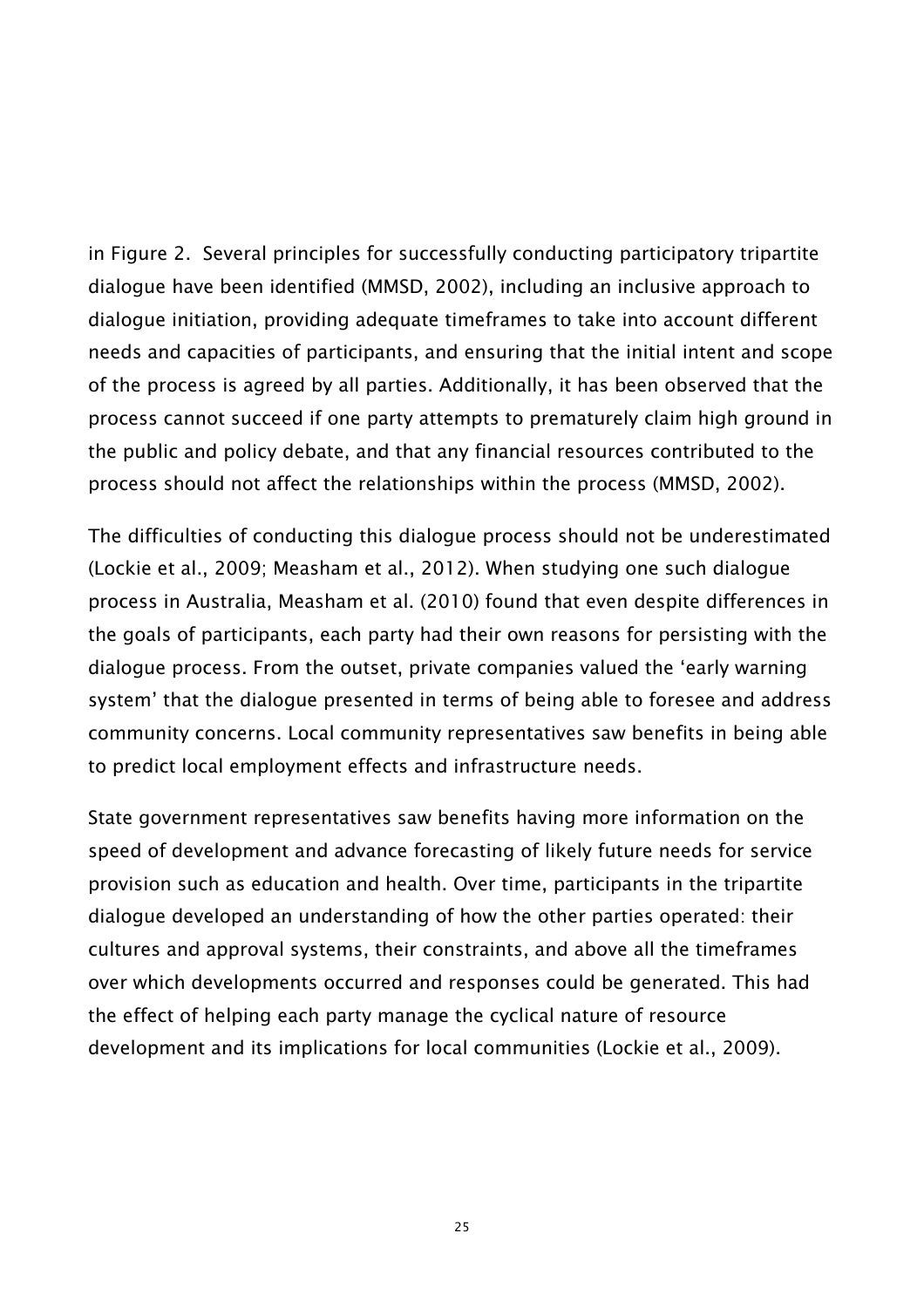|                                                                                                                                       | <b>Public Policy</b>                                                                                                                       | <b>Market</b>                                                                                            |                                                                                                                          |
|---------------------------------------------------------------------------------------------------------------------------------------|--------------------------------------------------------------------------------------------------------------------------------------------|----------------------------------------------------------------------------------------------------------|--------------------------------------------------------------------------------------------------------------------------|
|                                                                                                                                       | Local                                                                                                                                      | <b>State/Province</b>                                                                                    | <b>Energy</b><br>companies                                                                                               |
| Example of<br>primary impact:<br>Loss of<br>economic<br>opportunity<br>through<br>changes in<br>land access<br>and property<br>rights | Establish<br>appropriateness<br>and legitimacy<br>оf<br>compensation<br>through<br>dialogue with<br>stakeholders                           | Maintain<br>regulatory<br>frameworks for<br>compensation                                                 | Listening to<br>local<br>perspectives<br>of what counts<br>as reasonable<br>compensation.<br>Payment of<br>compensation. |
| Example<br>secondary<br>impact: Local<br>vs external<br>labour and<br>service<br>providers                                            | Promote local<br>sourcing of<br>services                                                                                                   | Set incentives<br>and/or<br>requirements for<br>local contribution<br>to labour and<br>service provision | Seek local<br>supply chain<br>options.<br>Encourage<br>accreditation<br>of local<br>businesses                           |
| Example<br>tertiary impact:<br>Shortage of<br>housing,<br>transport<br>infrastructure<br>and social<br>services                       | Plan and release<br>land for<br>housing and<br>businesses<br>through zoning<br>laws<br>Review and<br>maintain local<br>tax<br>arrangements | Provision of<br>transport and<br>communication<br>infrastructure<br>and social<br>services               | Payment of<br>taxes/royalties<br>Provide<br>funding for<br>local planning<br>capability if it<br>is lacking.             |

#### Table 2: Examples of impacts and responses requiring coordinated, multi-level governance arrangements

Over time, dialogue can deliver a wide range of advantages beyond those expected at the beginning of the process, and be fundamental to communities feeling sufficiently engaged to grant 'social licences' to resource extraction projects (Dare et al., 2014). In a dialogue process in Gunnedah, Australia where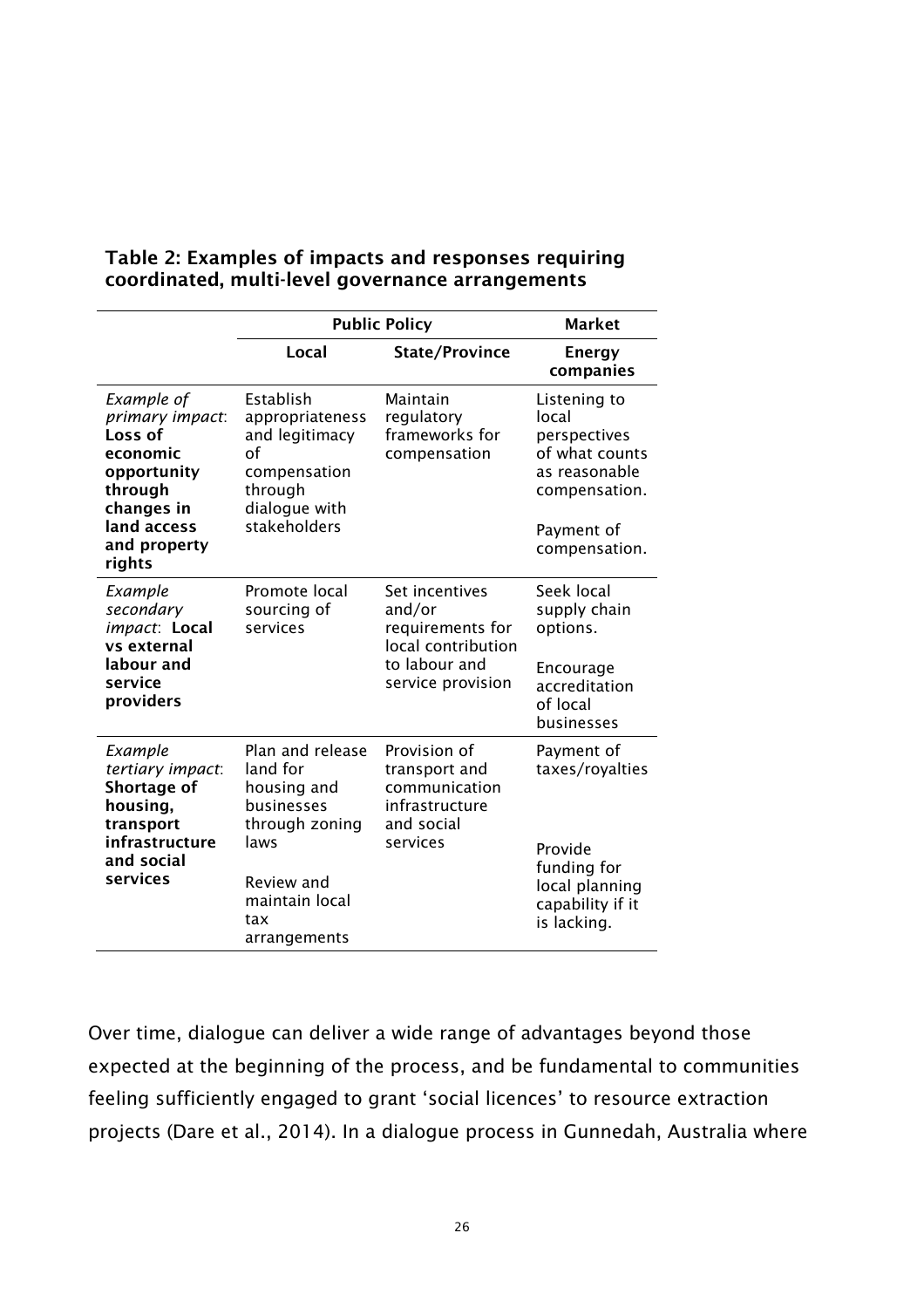exploration for coal seam gas was occurring adjacent to farmlands and coal mines, diverse parties were able to openly discuss hypothetical propositions of how resource extraction might change in the future (Measham et al., 2010). For example, dialogue focused on whether energy production were to increase or decrease over different timeframes, and whether labour forces were to be housed locally or outside of the community. Initially each party was reluctant to discuss such issues, perhaps because of fear of inadvertently giving away confidential information or providing potential ammunition to another party. However, participants in this well-facilitated dialogue did build trust, and become able to explore these types of issues openly with a view towards improving local benefits for the region (Measham and Schandl, 2013).

Two important factors contribute substantially to the success of dialogue processes. Firstly, discussion needs to be moderated by a skilled facilitator who has no financial interest in the outcome of the dialogue. The second is that groups consider themselves as discussion or 'working groups' rather than decision-making groups, to openly explore ways of managing rural transitions rather than serving political agendas within the discussion group. In the Gunnedah example, the group only discussed the implications of existing and potential developments with a view toward how they would create shared value for all parties (Measham et al., 2010).

The 'working group' approach described above, focusing on tripartite dialogue between local communities, private companies and state authorities, depends on each party committing to generating shared value from resource extraction. For this mechanism to be effective, those parties with more power and resources (e.g. private companies) must feel that it is in their interest to collaborate with those with less power (e.g. local communities).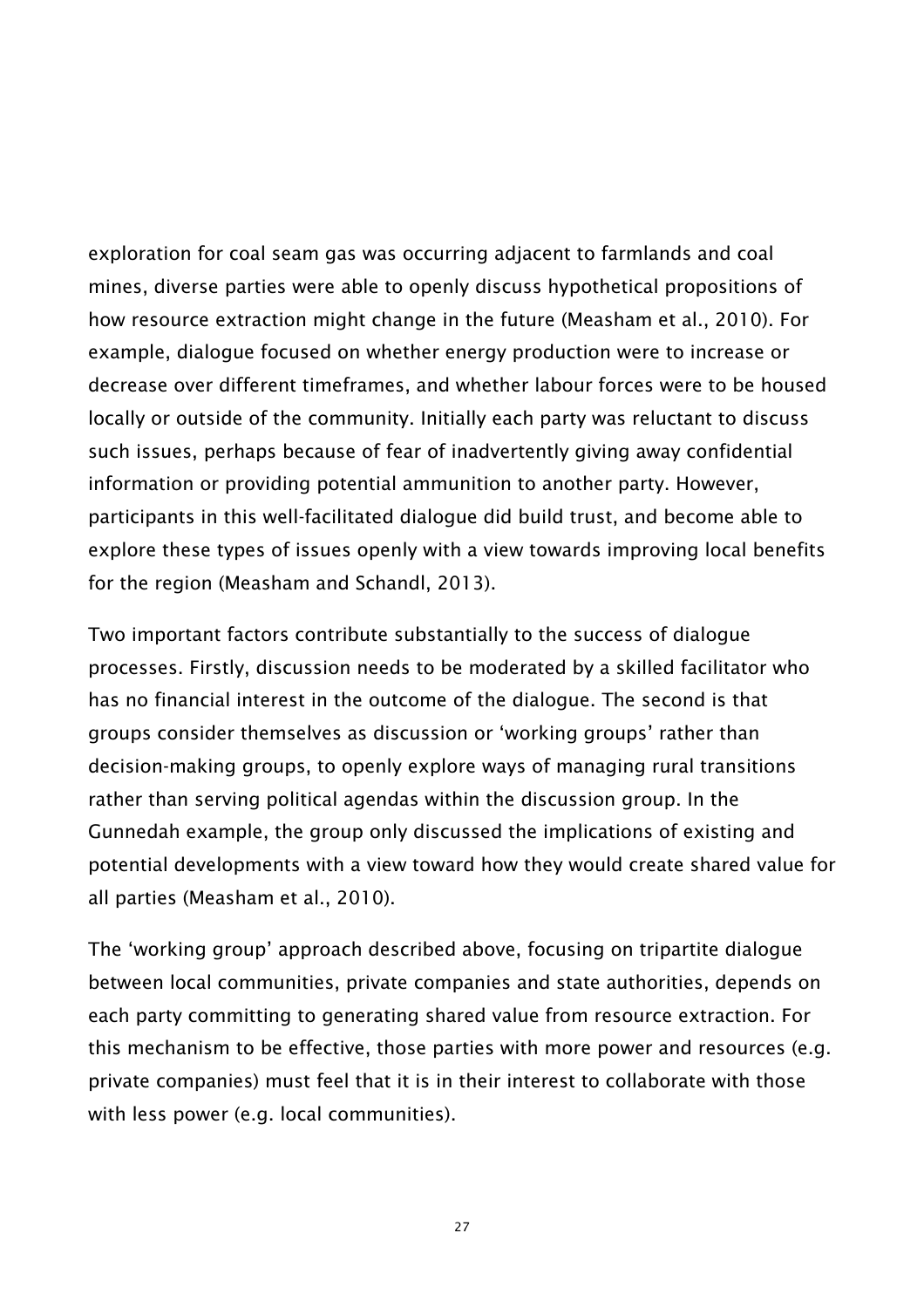While compensation is a major part of negotiating acceptable terms for communities, it is also important not to rely too heavily on compensation as the only way of deriving local benefits. According to Porter and Kramer (2011), overemphasis on compensation may create and reinforce dependency of a community on resource companies. By contrast they argue that focusing on creating shared value will help to drive new innovation and economic growth beyond the individual company involved. Shared value is developed not through subsidies but through supply chain decisions and by enabling local economic development clusters (Azapagic, 2004; Feser and Bergman, 2000). In the case of unconventional energy, it will be important for multi-stakeholder dialogue platforms to discuss how to moderate extraction projects in such a way that the by-products of the industry may be treated and made available to assist other land users where possible (Hamawand et al., 2013).

#### 5. Conclusion

In this paper we have addressed three inter-linked objectives. The first was to review the literature on the socio-economic impacts of conventional fossil fuel extraction and present these as a framework which portrays the key effects succinctly. The framework draws attention to primary socio-economic impacts in the form of direct employment and income; secondary impacts including indirect employment growth, in-migration and strain on services; and tertiary impacts including increased housing values and costs, construction of new infrastructure, demographic changes, potential for increased conflict and changes to income distribution. The second objective was to consider this framework in relation to the emerging literature on unconventional fossil fuels and highlight the main differences in socio-economic impacts of unconventional fossil fuel extraction relative to its conventional energy sibling. In particular, the paper demonstrates that unconventional fossil fuel extraction is relatively widely dispersed over space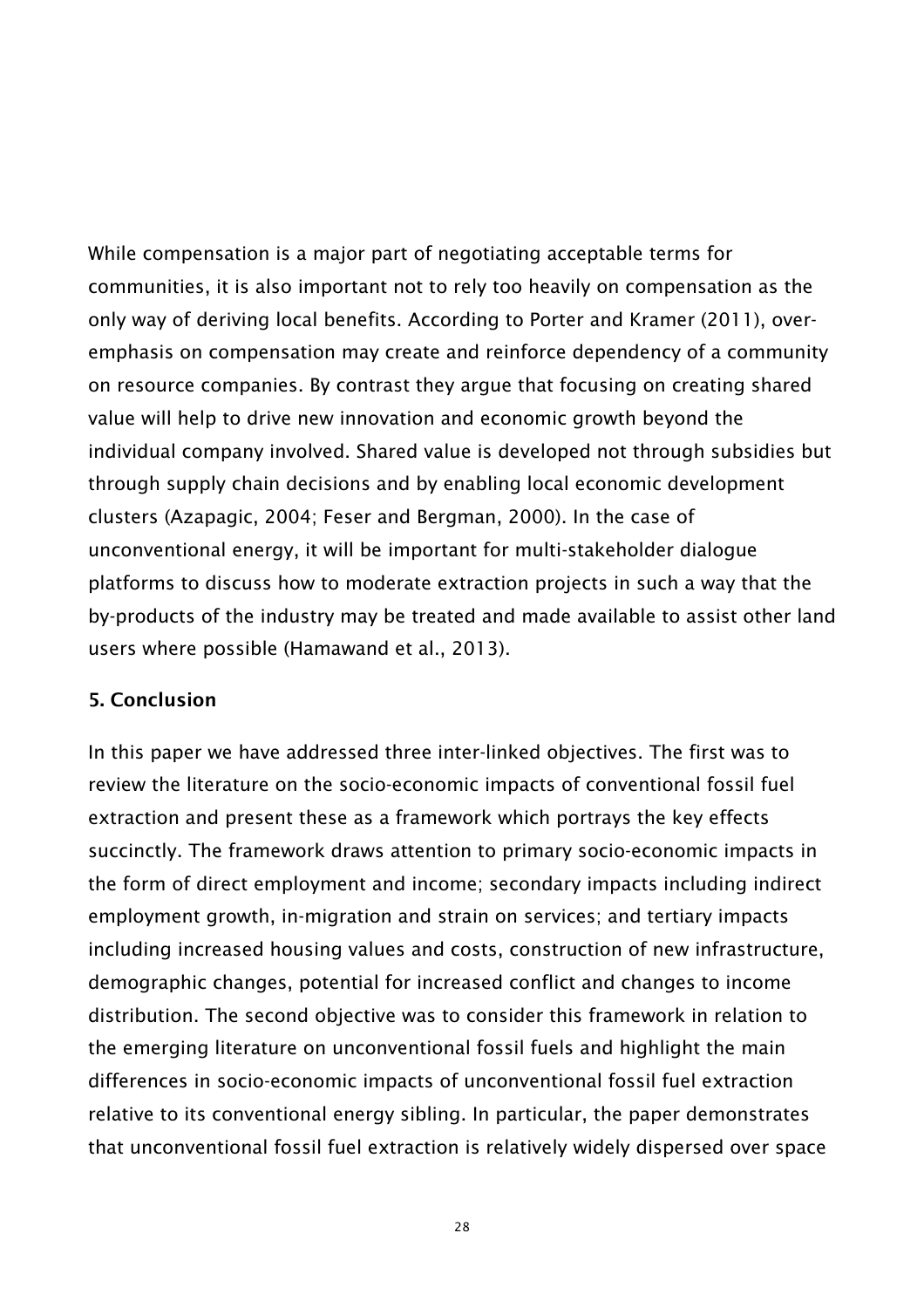and time, presenting increased opportunities for more people to experience benefits and problems.

The third was to draw attention to governance arrangements for addressing these impacts, bringing together insights from case studies on the human and policy dimensions associated with energy extraction. The development of the unconventional energy sector has been surrounded by much controversy and is likely to continue to be controversial. As the industry expands, it will reach more locations with little or no previous experience of energy extraction and which may not be prepared for the social and economic changes they face. Unconventional energy extraction tends to spread out over a much wider area than its conventional energy equivalent, often encroaching on agricultural lands, with important implications for governance.

Compensation is a crucial topic, particularly in relatively densely populated rural areas with established communities where there are more people with a claim to compensation for impacts including the diminished value of land, disruption and loss of privacy. The broader socio-economic impacts of unconventional fossil fuels for regional communities will likely involve a mix of positive and negative outcomes, depending to a large extent on the governance arrangements in place. Spreading the benefits beyond direct employees through job spillovers can be improved through mechanisms to encourage local suppliers. Strain on existing services and the development of new services in response to demographic changes can be addressed through gain sharing programmes such as financial transfers and local taxation arrangements.

Much of the challenge (and opportunity) for regional communities facing the development of unconventional fossil fuels is to consider what constitutes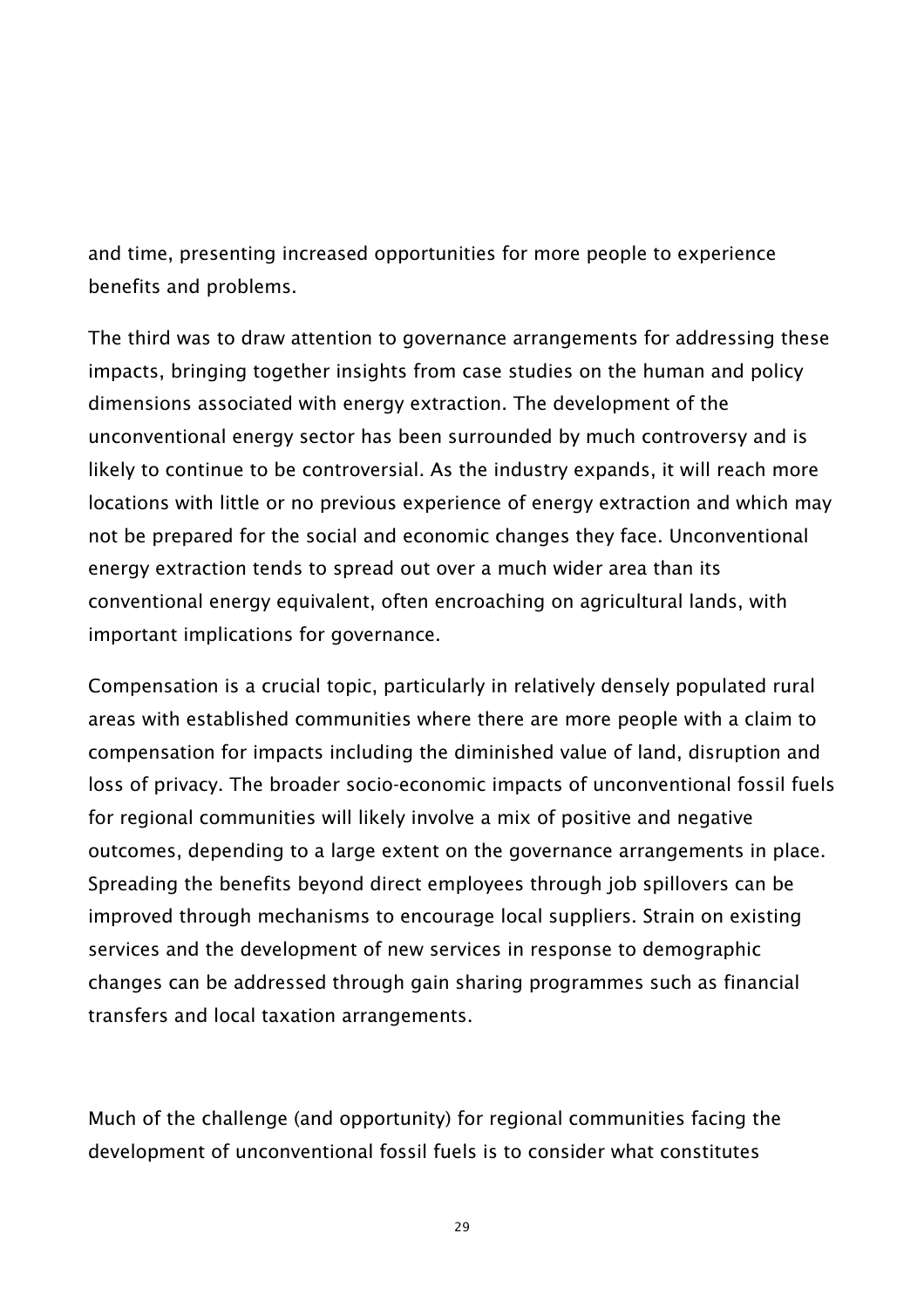acceptable terms for the development of the industry and how the industry can contribute to addressing pre-existing social and economic challenges experienced by rural communities. The extent to which unconventional fossil fuel extraction can complement rather than undermine other industries will be based on the governance arrangements in place. Dialogue between local stakeholders, state/provincial governments and resource companies has been demonstrated as an important basis for designing and developing effective governance arrangements.

#### References

- Azapagic, A. 2004. Developing a framework for sustainable development indicators for the mining and minerals industry. *Journal of Cleaner Production* 12(6), 639–662.
- Ballard, C., and G. Banks. 2003. Resource Wars: The Anthropology of Mining. *Annual Review of Anthropology* 32 (1):287–313.
- Baker, M., and N.M. Fortin. 2001. Occupational gender composition and wages in Canada, *Canadian Journal of Economics* 34 (2), 345–376.
- Bang, G. 2015. The United States in Backstrand K. and Lovbrand E. (eds) *Research Handbook on Climate Governance*, Edward Elgar, UK, 213-223.
- Barth, J.M. 2013. The Economic Impact of Shale Gas Development on State and Local Economies: Benefits, Costs, and Uncertainties. New Solutions: A Journal of Environmental and Occupational Health Policy 23 (1):85-101.
- Bergquist, E., Evangelista, P., Stohlgren, T. J. and Alley, N., 2007. Invasive species and coal bed methane development in the Powder River Basin, Wyoming. *Environmental Monitoring and Assessment* 128 (1–3), 381–394.
- Betz, M., M. Farren, L. Lobao, and M.D. Partridge. 2015. Coal Mining, Economic Development, and the Natural Resource Curse. *Energy Economics*, 50, 105– 116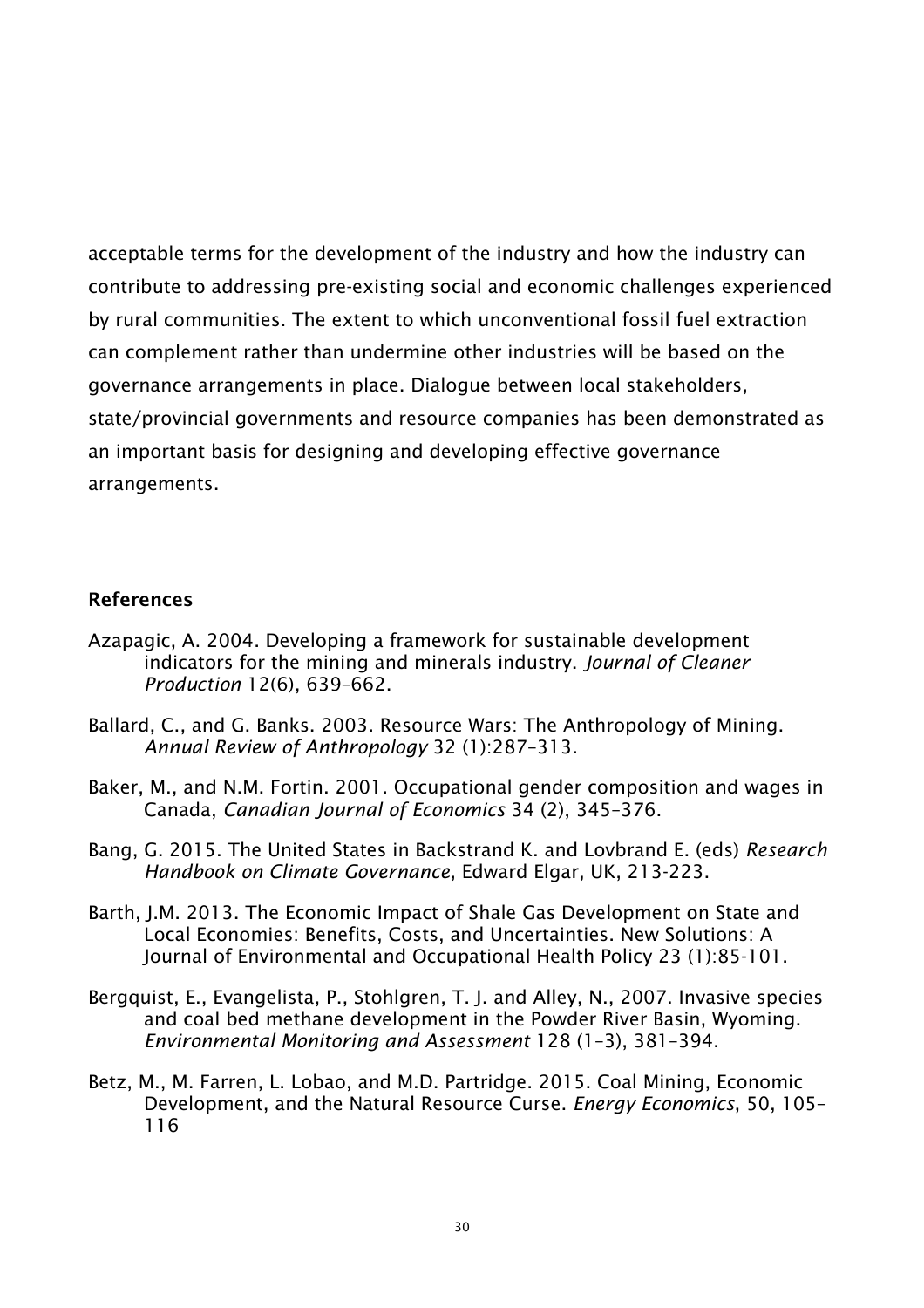- Bice, S., and K. Moffat. 2014. Social licence to operate and impact assessment. *Impact Assessment and Project Appraisal* 32 (4):257–262.
- Black, D., T. McKinnish, and S. Sanders. 2005. The economic impact of the coal boom and bust. *The Economic Journal* 115 (503), 449–476.
- Brandt, A. R., G. A. Heath, E. A. Kort, F. O'Sullivan, G. Pétron, S. M. Jordaan, P. Tans, J. Wilcox, A. M. Gopstein, D. Arent, S. Wofsy, N. J. Brown, R. Bradley, G. D. Stucky, D. Eardley, and R. Harriss. 2014. Methane Leaks from North American Natural Gas Systems. *Science* 343 (6172):733–735.
- Brasier, K.J., M.R. Filteau, D.K. McLaughlin, J. Jacquet, R.C. Stedman, T.W. Kelsey, , & S.J. Goetz, (2011). Residents' perceptions of community and environmental impacts from development of natural gas in the Marcellus Shale: a comparison of Pennsylvania and New York cases. Journal of Rural Social Sciences, 26(1), 32-61.
- Brasier, K.J., L. Davis, L. Glenna, T.W. Kelsey, D.K. McLaughlin, K. Schafft, K. Babbie, C. Biddle, A. DeLessio-Parson, D. Rhubart, and M. Suchyta. 2015. Communities Experiencing Shale Gas Development. In Economics of *Unconventional Shale Gas Development*, edited by W. E. Hefley and Y. Wang: Springer International Publishing.
- Brown, T. C., W. B. Bankston, C. J. Forsyth, and E. R. Berthelot. 2011. Qualifying the Boom-Bust Paradigm: An Examination of the Off-Shore Oil and Gas Industry. *Sociology Mind*, 1(03), 96.
- Carrington, K., A. McIntosh, and J. Scott. 2010. Globalization, Frontier Masculinities and Violence: Booze, Blokes and Brawls. *British Journal of Criminology* 50 (3), 393–413.
- Caselli F and G .Michaels. 2013. Do oil windfalls improve living standards? Evidence from Brazil. *American Economic Journal: Applied Economics* 5(1), 208–238.
- Chapman, R., P. Plummer, and M. Tonts. 2015. The resource boom and socioeconomic well-being in Australian resource towns: a temporal and spatial analysis. *Urban Geography*:1–25 doi: 10.1080/02723638.2015.1018032.
- Cheshire, L. 2010. A corporate responsibility? The constitution of fly-in, fly-out mining companies as governance partners in remote, mine-affected localities. *Journal of Rural Studies* 26(1), 12–20.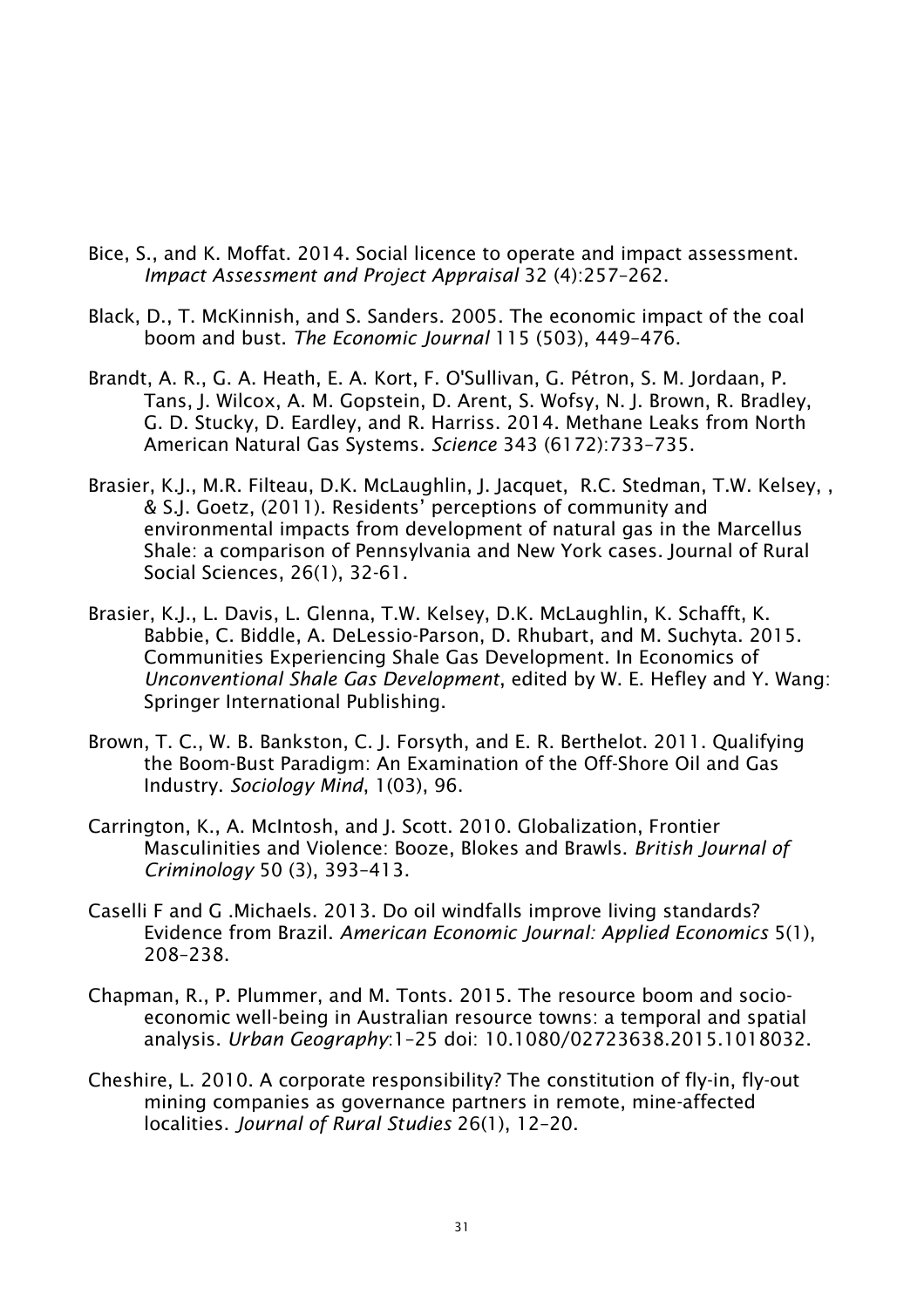- Colvin, R.M., G. Bradd Witt, and J. Lacey. 2015. Strange bedfellows or an aligning of values? Exploration of stakeholder values in an alliance of concerned citizens against coal seam gas mining. *Land Use Policy* 42 (0):392–399.
- Conde, M. and G. Kallis. 2012. The global uranium rush and its Africa frontier. Effects, reactions and social movements in Namibia. *Global Environmental Change* 22 (3):596–610.
- Connell, J. 1991. Compensation and conflict: the Bougainville copper mine, Papua New Guinea. Mining and indigenous peoples in Australasia, 55.
- Connell, J. 2012. Population Resettlement in the Pacific: lessons from a hazardous history? *Australian Geographer* 43 (2):127–142.
- Cotton, M. 2015. Stakeholder perspectives on shale gas fracking: A Q-method study of environmental discourses. Environment and Planning A. doi:10.1177/0308518X15597134.
- Cust, J. and S. Poelhekke. 2015. The Local Economic Impacts of Natural Resource Extraction. *Annual Review of Resource Economics* 7 (1) doi:10.1146/annurev-resource-100814-125106.
- Dare, M., J. Schirmer, and F. Vanclay. 2014. Community engagement and social licence to operate. *Impact Assessment and Project Appraisal* 32 (3):188– 197.
- de Rijke, Kim. 2013. The Agri-Gas Fields of Australia: Black Soil, Food, and Unconventional Gas. *Culture, Agriculture, Food and Environment* 35 (1):41– 53.
- Douglas, S. and A.W. Walker. 2013. Coal Mining and the Resource Curse in the Eastern United States (December 29, 2013). Available at Social Science Research Network: http://dx.doi.org/10.2139/ssrn.2385560.
- Ennis, G., M. Tofa, and M. Finlayson. 2014. Open for Business but at What Cost? Housing issues in 'boomtown' Darwin. *Australian Geographer* 45 (4):447– 464.
- Evensen, D., J.B. Jacquet, C.E. Clarke, and R.C. Stedman. 2014. What's the 'fracking' problem? One word can't say it all. *The Extractive Industries and Society* 1 (2):130–136.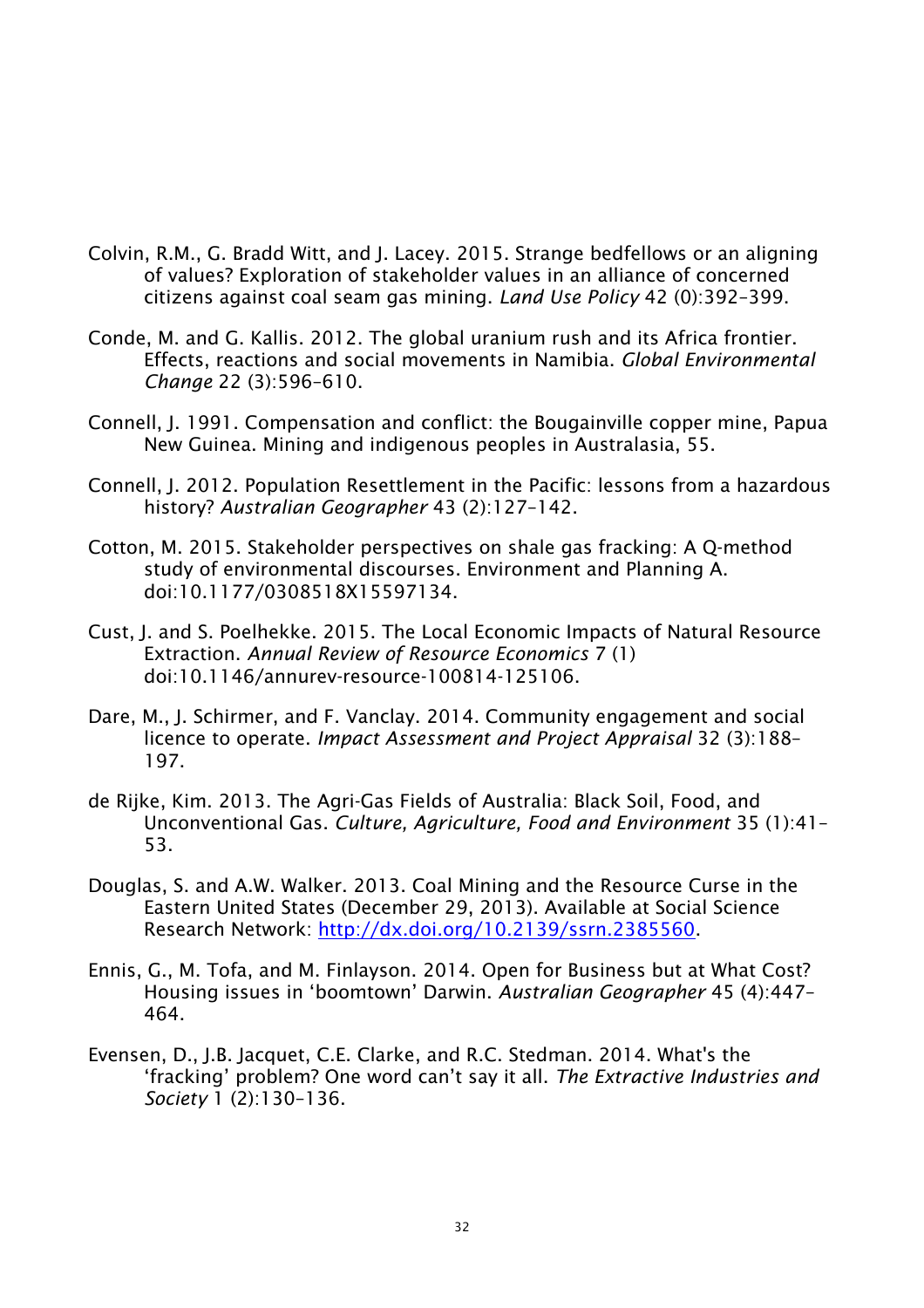- Feser E.J. and E.M. Bergman. 2000. National Industry Cluster Templates: A Framework for Applied Regional Cluster Analysis. *Regional Studies* 34(1), 1– 19.
- Filteau, M.R. 2015. A Localized Masculine Crisis: Local Men's Subordination within the Marcellus Shale Region's Masculine Structure. *Rural Sociology* DOI: 10.1111/ruso.12072.
- Fleming, D.A. and T.G. Measham. 2014. Local Job Multipliers of Mining. *Resources Policy*, 41, 9–15.
- Fleming D.A. T.G. Measham, and D. Paredes. 2015. Understanding the resource curse within countries: Theory, empirical challenges and an application to Australia, *Australian Journal of Agricultural and Resource Economics* Vol 59(4): 624-639 http://dx.doi.org/10.1111/1467-8489.12118.
- Fleming, D.A. and T.G. Measham. 2015. Local Economic Impacts of an Unconventional Energy Boom: The Coal Seam Gas Industry in Australia, *Australian Journal of Agricultural and Resource Economics* 59 (1): 78–94 http://dx.doi.org/10.1111/1467-8489.12043.
- Franks, D.M., R. Davis, A.J. Bebbington, S.H. Ali, D. Kemp, and M. Scurrah. 2014. Conflict translates environmental and social risk into business costs. *Proceedings of the National Academy of Sciences* 111 (21):7576–7581.
- Frantál, B. & E. Nováková. 2014. A Curse of Coal? Exploring Unintended Regional Consequences of Coal Energy in The Czech Republic. *Moravian Geographical Reports*, 22(2): 55-65. doi:10.2478/mgr-2014-0012.
- Glaeser, E., S. Kerr, and W. Kerr. 2012. Entrepreneurship and urban growth: An empirical assessment with historical mines. *National Bureau of Economic Research*, Working Paper 18333.
- Gramling, R, and S. Brabant. 1986. Boomtowns and Offshore Energy Impact Assessment: The Development of a Comprehensive Model. *Sociological Perspectives* 29 (2):177–201.
- Gylfason, T., T. Herbertsson, and G. Zoega. 1999. A mixed blessing: Natural resources and economic growth. *Macroeconomic Dynamics* 3 (2):204–225.
- Gylfason, T. 2001. Natural resources, education, and economic development. *European Economic Review* 45 (4-6):847–859.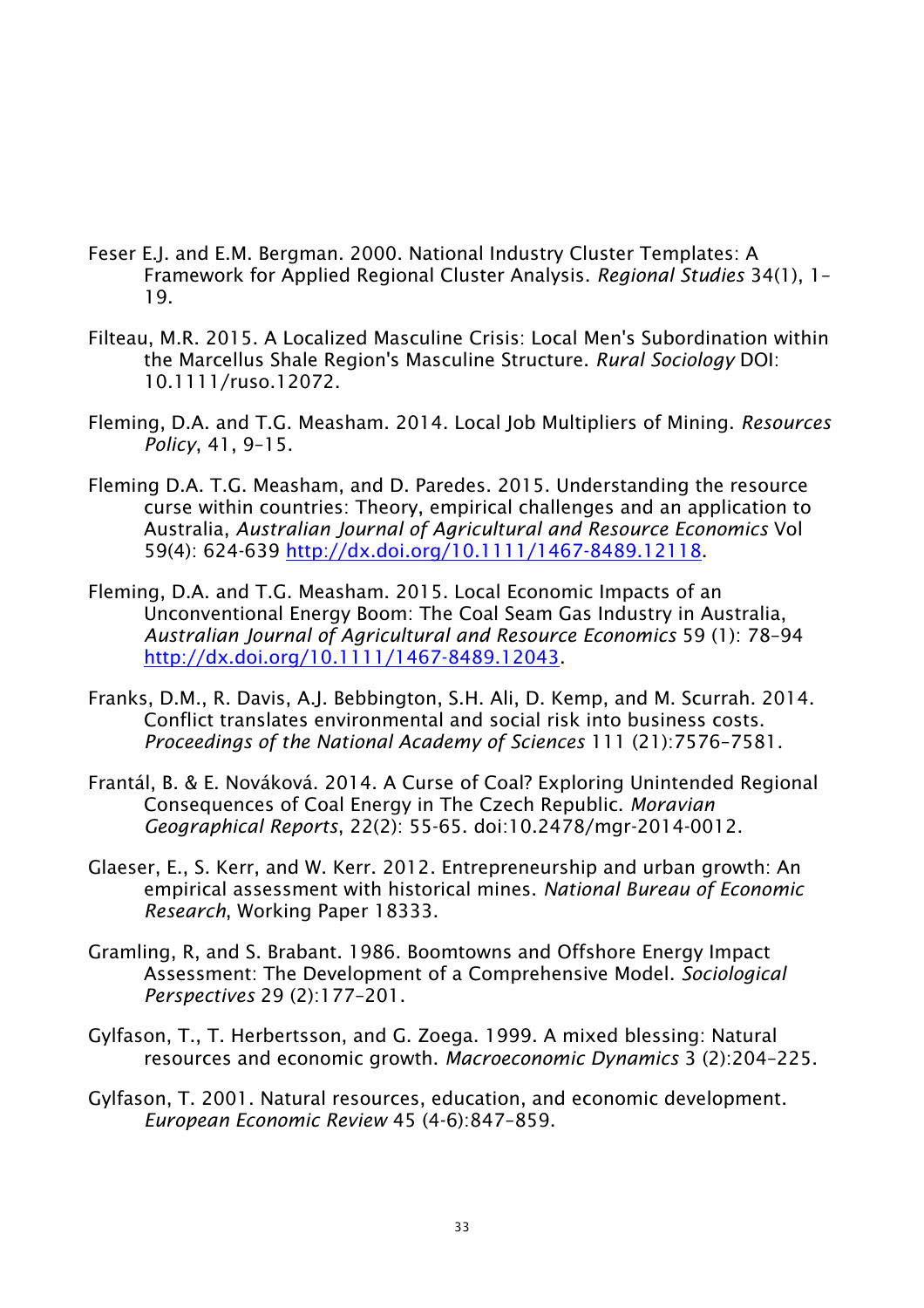- Gunter, W. D., Gentzis, T., Rottenfusser, B. A. and Richardson, R. J. H., 1997. Deep coalbed methane in Alberta, Canada: A fuel resource with the potential of zero greenhouse gas emissions. *Energy Conversion and Management* 38, (Supplement), pp. S217–S222.
- Haggerty, J., P.H. Gude, M. Delorey, and R. Rasker. 2014. Long-term effects of income specialization in oil and gas extraction: The U.S. West, 1980–2011. *Energy Economics* 45:186–195.
- Halseth, G. 1999. "We came for the work": Situating employment migrration in B.C.'s small resource-based communities. *Canadian Geographer / Le Géographe canadien* 43 (4):363–381.
- Hamawand, I., T. Yusaf, and S.G. Hamawand. 2013. Coal seam gas and associated water: A review paper. *Renewable and Sustainable Energy Reviews* 22:550– 560.
- Haslam McKenzie, F.M. and S. Rowley. 2013 Housing Market Failure in a Booming Economy. *Housing Studies* 1–16.

Headwaters Economics. 2008. Fossil Fuel Extraction as a County Economic Development Strategy: Are Energy-focusing Counties Benefiting? Bozeman Montana. http://headwaterseconomics.org/pubs/energy/headwaterseconomics\_energ yfocusing.pdf.

- Ivanova, G., and J. Rolfe. 2011. Using input-output analysis to estimate the impact of a coal industry expansion on regional and local economies. *Impact Assessment and Project Appraisal* 29 (4):277–288.
- Jacquet, J.B. 2012. Landowner attitudes toward natural gas and wind farm development in northern Pennsylvania. *Energy Policy* 50:677–688.
- Jacquet, J.B. and D. L. Kay. 2014. The unconventional boomtown: Updating the impact model to fit new spatial and temporal scales. *Journal of Rural and Community Development*, 9(1), 1-23.
- Jacquet, J., and R., Stedman. 2011. Natural gas landowner coalitions in New York State: emerging benefits of collective natural resource management. *Journal of Rural Social Sciences* 26 (1), 62–91.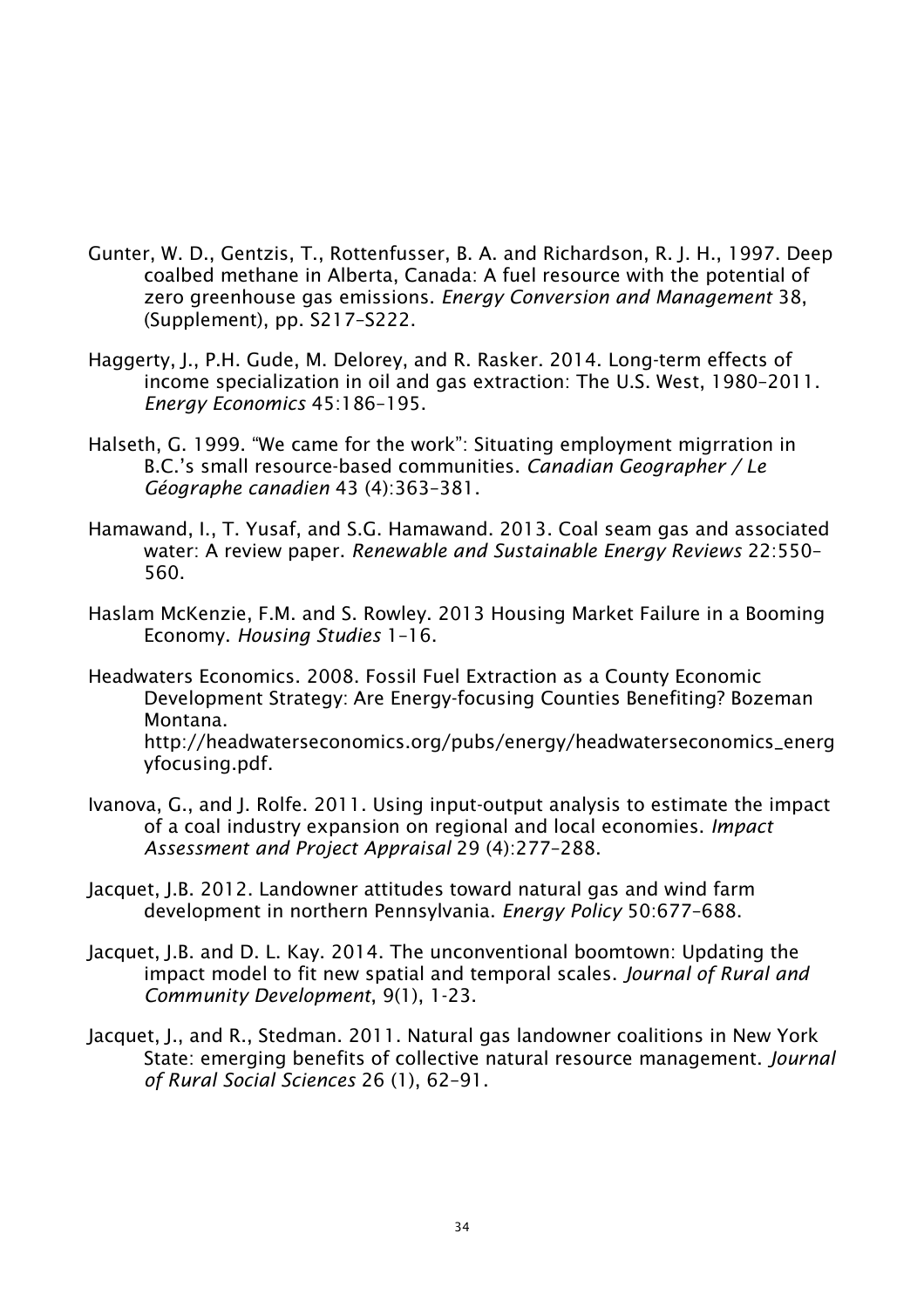- Jacobsen, G.D., and D.P. Parker. 2015. The Economic Aftermath of Resource Booms: Evidence from Boomtowns in the American West. *The Economic Journal*: (forthcoming) DOI: 10.1111/ecoj.12173.
- James, A, and D. Aadland. 2011. The curse of natural resources: An empirical investigation of U.S. counties. *Resource and Energy Economics* 33 (2):440– 453.
- Johnson, C. and T. Boersma. 2013. Energy (in)security in Poland the case of shale gas. Energy Policy 53:389–399.
- Kargbo, D. M., R. G. Wilhelm, and D. J. Campbell. 2010. Natural Gas Plays in the Marcellus Shale: Challenges and Potential Opportunities. *Environmental Science & Technology* 44 (15):5679–5684.
- Kerschner, C., C. Prell, K. Feng, and K. Hubacek. 2013. Economic vulnerability to Peak Oil. *Global Environmental Change* 23 (6):1424–1433.
- Kilkenny M. and M.D. Partridge. 2009. Export Sectors and Rural Development. *American Journal of Agricultural Economics* 91(4), 910–929.
- Kinnaman, TC. 2011. The economic impact of shale gas extraction: A review of existing studies. Ecological Economics 70 (7):1243–1249.
- Larsen, E. R. 2006. Escaping the Resource Curse and the Dutch Disease? *American Journal of Economics and Sociology* 65 (3):605–640.
- Law, B. E. and Spencer, C. W., 1993. Gas in tight reservoirs-an emerging major source of energy. *United States Geological Survey Professional Paper* 1570. Edited by: Howell, D. pp. 233–252
- Lawrence, G., C. Richards, and K. Lyons. 2013. Food security in Australia in an era of neoliberalism, productivism and climate change. *Journal of Rural Studies*  29:30–39.
- Lawrie, M., M. Tonts, and P. Plummer. 2011. Boomtowns, Resource Dependence and Socio-economic Well-being. *Australian Geographer* 42 (2):139–164.
- Lockie, S., M. Franettovich, V. Petkova-Timmer, J. Rolfe, and G. Ivanova. 2009. Coal mining and the resource community cycle: A longitudinal assessment of the social impacts of the Coppabella coal mine. *Environmental Impact Assessment Review* 29 (5):330–339.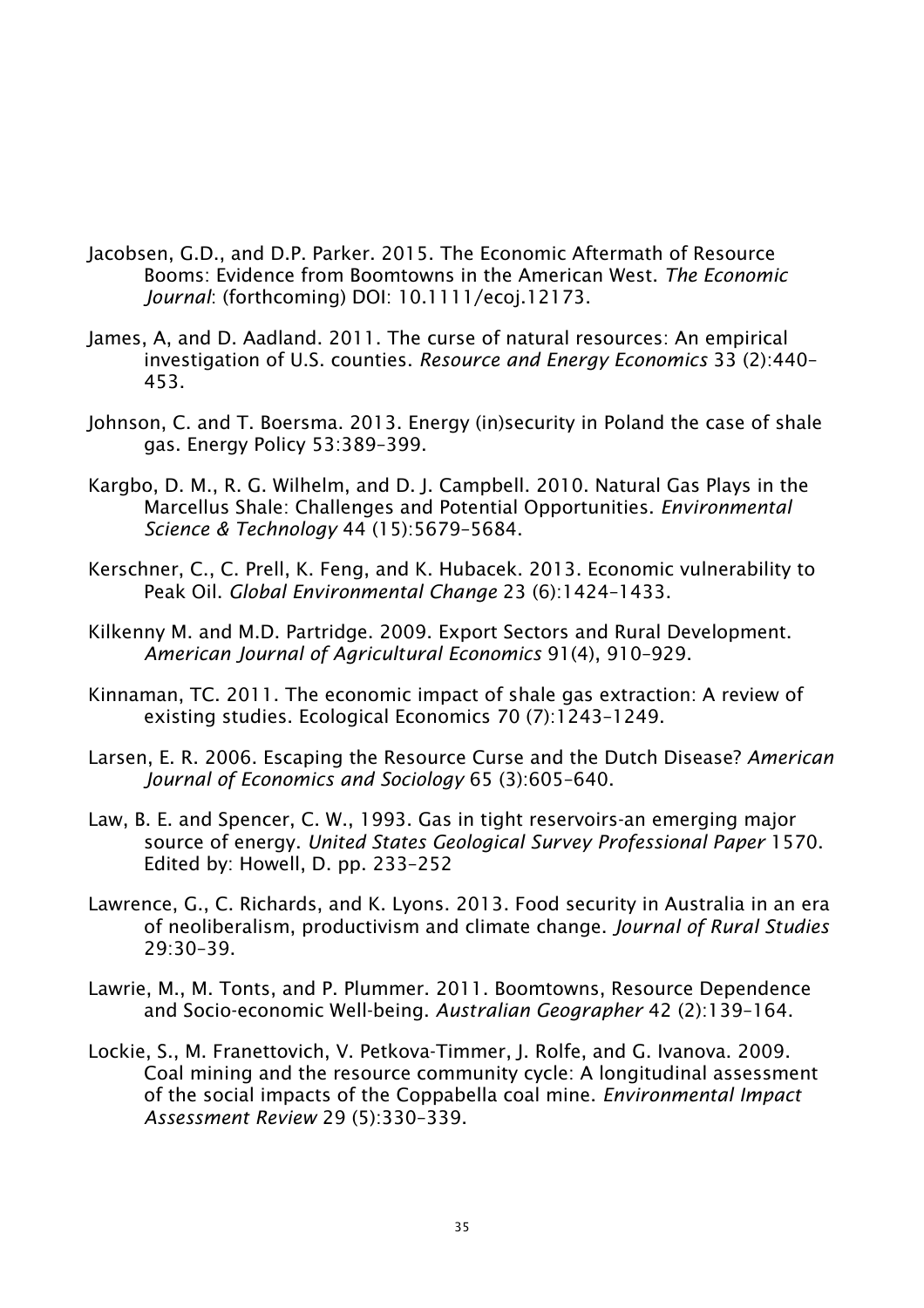- Marchand J. 2012. Local labor market impacts of energy boom-bust-boom in Western Canada. *Journal of Urban Economics* 71(1), 165–174.
- Measham, T. G., and D. A. Fleming. (2014a). Impacts of unconventional gas development on rural community decline. *Journal of Rural Studies* 36:376– 385.
- Measham, T.G. and D.A. Fleming. (2014b). Assess benefits and costs of shale energy, *Nature*, Vol 510 (7506): 473.
- Measham T.G., T. Darbas, R. Williams and B. Taylor. 2012. Rethinking rural futures: Qualitative scenarios for reflexive regional development. *Rural Society* 21(3), 176–189.
- Measham T.G. and H. Schandl. 2013. How to enhance government capacity to deliver benefits from resource extraction including through social impact assessment and environmental impact assessment? Presented at the UNDP Pacific Symposium on Managing Extractive Industries in Pacific Island States to Improve Human Development, Nadi, Fiji, March 2013.
- Measham T.G., E. Jakku and R. Williams. 2010 Tripartite dialogue in Gunnedah Basin and Liverpool Plains: report on findings from first interviews. Report to the Department of Premier and Cabinet. CSIRO Ecosystem Sciences, Canberra.
- Michaels G. 2011. The long term consequences of resource-based specialisation. *The Economic Journal* 121(551), 31–57.
- MMSD. 2002. Breaking New Ground: Mining, Minerals, Sustainable Development Final Report. International Institute for Environment and Development (IIED). World Business Council for Sustainable Development (WBCSD).
- Morrison, T. H., C. Wilson, and M. Bell. 2012. The role of private corporations in regional planning and development: Opportunities and challenges for the governance of housing and land use. *Journal of Rural Studies* 28 (4):478– 489.
- Obeng-Odoom, F. 2014 *Oiling the Urban Economy: Land, Labour, Capital, and the State in Sekondi-Takoradi, Ghana.* Routledge, London.
- Obeng-Odoom, F. 2015. Oil boom, human capital and economic development: Some recent evidence. *The Economic and Labour Relations Review* 26 (1):100–116.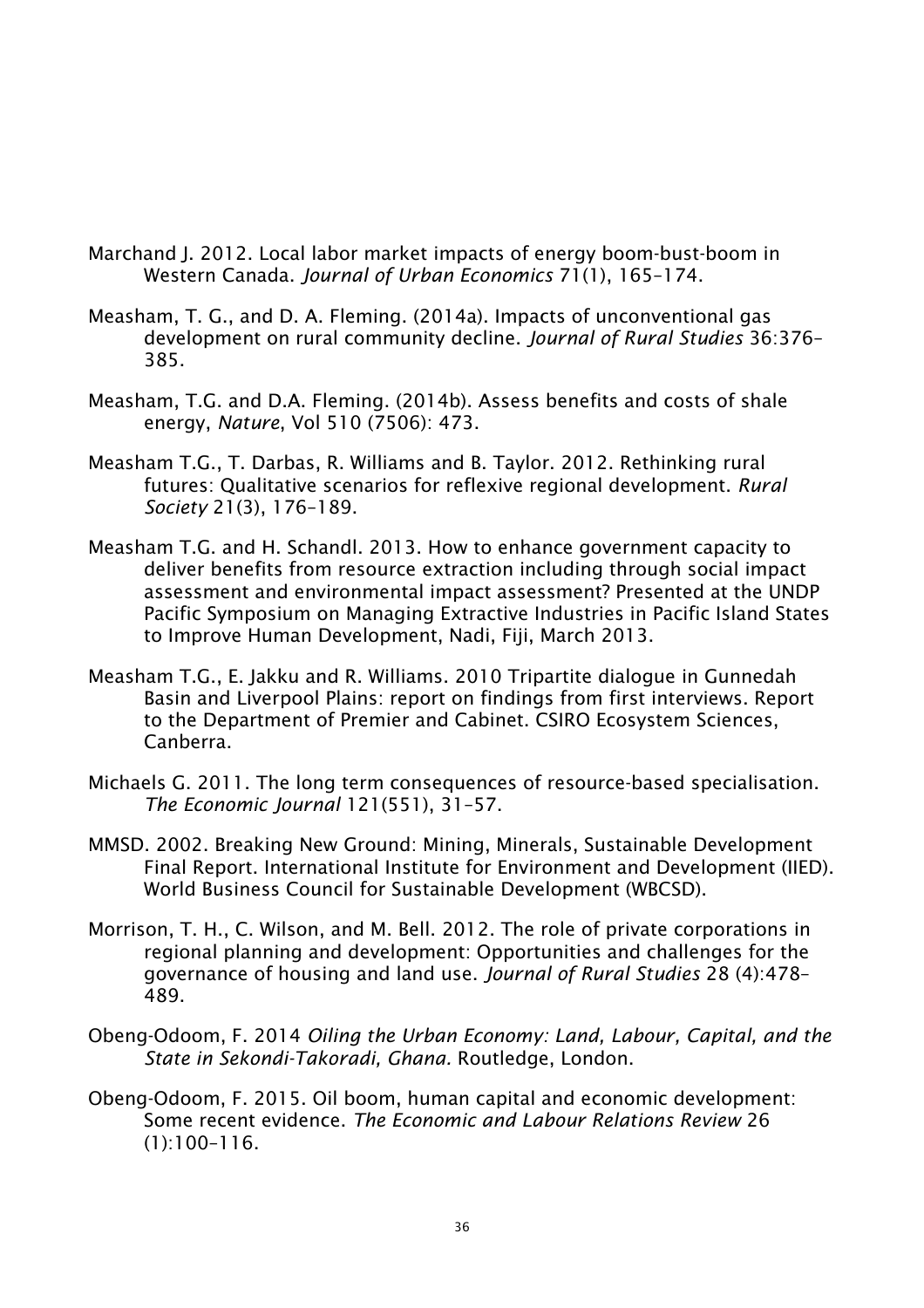- Papyrakis, E. and R. Gerlagh. 2007. Resource abundance and economic growth in the United States. *European Economic Review* 51 (4):1011–1039.
- Paredes, D., T., Komarek, and S. Loveridge. 2015. Income and employment effects of shale gas extraction windfalls: evidence from the Marcellus region, *Energy Economics* 47, 112–120
- Perry, S.L. 2012. Development, Land Use, and Collective Trauma: The Marcellus Shale Gas Boom in Rural Pennsylvania. Culture, *Agriculture, Food and Environment* 34 (1):81–92.
- Petrova, S., and D. Marinova. 2013. Social impacts of mining: Changes within the local social landscape. *Rural Society* 22 (2):153–165.
- Porter M.E. and M.R. Kramer. 2011. Creating shared value: How to Reinvent Capitalism—and Unleash a Wave of Innovation and Growth. *Harvard Business Review* 89(1/2), 62–77.
- Ramankutty, N., and J.A. Foley. 1999. Estimating historical changes in land cover: North American croplands from 1850 to 1992. *Global Ecology and Biogeography* 8, 381–396.
- Reeson A.F., T.G. Measham and K. Hosking. 2012. Mining activity, income inequality and gender in regional Australia. *Australian Journal of Agricultural and Resource Economics* 56(2), 302–313.
- Rolfe, J. 2013. Predicting the economic and demographic impacts of long distance commuting in the resources sector: A Surat basin case study. *Resources Policy* 38 (4):723–732.
- Ross, D.J.K., and R.M. Bustin. 2007. Shale Gas potential of the lower Jurassic Gordondale Member, Northeastern British Columbia, Canada. *Bull. Can. Pet. Geol.* 55 (1),51–75.
- Schandl, H. and T. Darbas. 2008. Surat Basin Scoping Study. Enhancing regional and community capacity for mining and energy driven regional economic development. Report to the Southern Inland Queensland Area Consulatative Committee and Australian Government Department of Infrastructure, Transport, Regional Development and Local Government. CSIRO Sustainable Ecosystems, Canberra.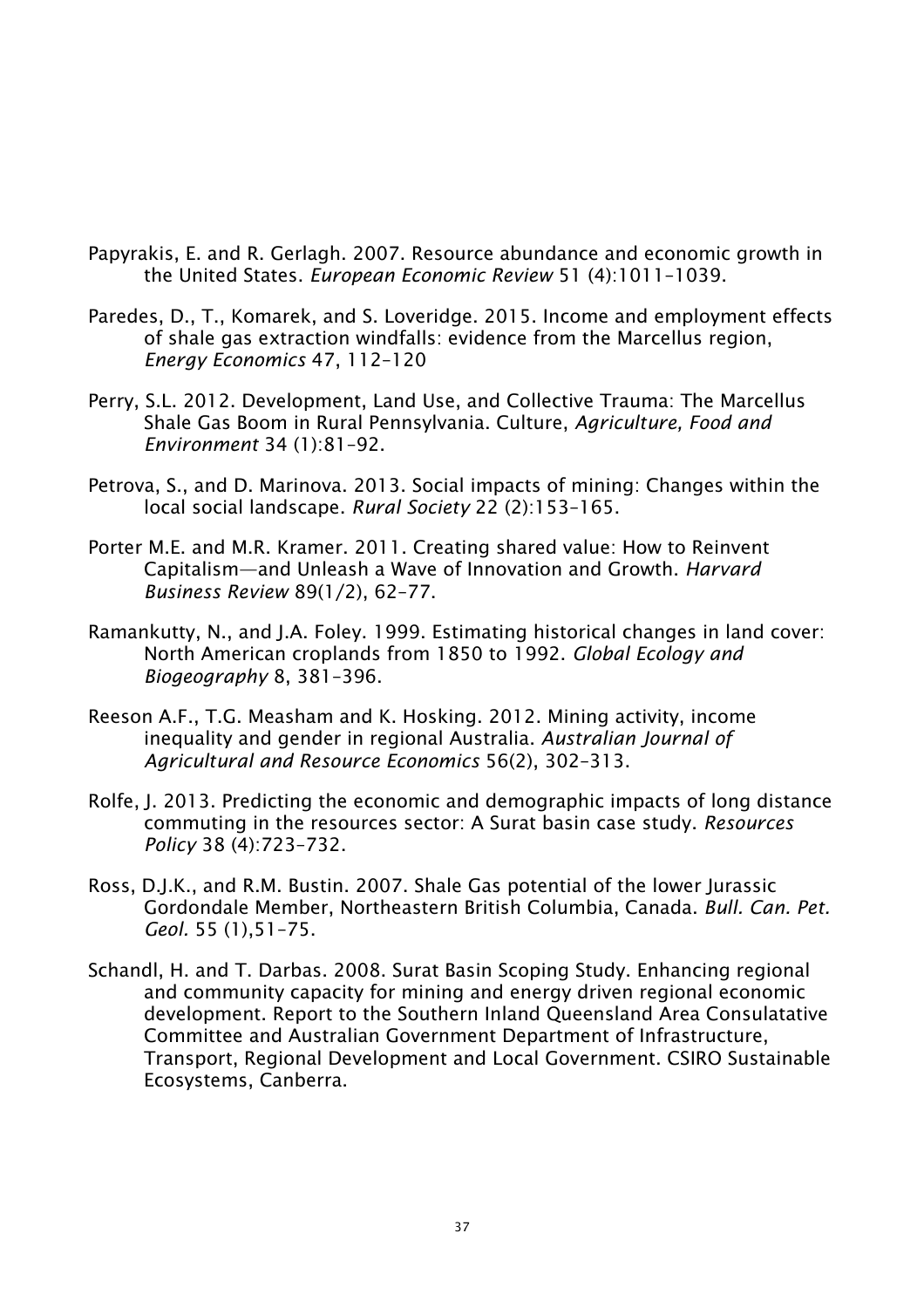- Schulz, H.-M., B. Horsfield, and R.F. Sachsenhofer. 2010. Shale gas in Europe: a Regional Overview and Current Research Activities. In: *Petroleum Geology Conference* Series 7. Geological Society, London, pp. 1079–1085.
- Selley, R.C., 2005. UK shale-gas Resources. In: *Petroleum Geology Conference Series* 6. Geological Society, London, pp. 707–714.
- Seydlitz, R., P. Jenkins, and S.Hampton. 1995. Economic impacts of energy development. *Society & Natural Resources* 8 (4):321–337.
- Sherval, M., and K. Hardiman. 2014. Competing Perceptions of the Rural Idyll: responses to threats from coal seam gas development in Gloucester, NSW, Australia. *Australian Geographer* 45 (2):185–203.
- Simshauser, P. and T. Nelson. 2015. Australia's coal seam gas boom and the LNG entry result. *Australian Journal of Agricultural and Resource Economics* DOI: 10.1111/1467-8489.12117.
- Söderholm, P. and N. Svahn. 2015. Mining, regional development and benefitsharing in developed countries. Resources Policy 45:78–91.
- Solomon, F., E. Katz, and R. Lovell. 2008. Social dimensions of mining: Research, policy and practice challenges for the minerals industry in Australia. *Resources Policy* 33 (3):142–149.
- Stedman, R.C., J.B. Jacquet, M.R. Filteau, F.K. Willits, K.J. Brasier, and D. K McLaughlin. 2012. Marcellus Shale Gas Development and New Boomtown Research: Views of New York and Pennsylvania Residents. *Environmental Practice* 14 (4):382–393.
- Storey, K. 2010. Fly-in/Fly-out: Implications for Community Sustainability. *Sustainability* 2 (5):1161–1181.
- Tolbert, C. M. 2006. Sustainable community in oil and gas country: Final report. US Department of the Interior, Minerals Management Service, Gulf of Mexico OCS Region.
- Turton, D.J. 2015. Unconventional Gas in Australia: Towards a Legal Geography. *Geographical Research* 53 (1):53–67.
- van der Ploeg, F. 2011. Natural resources: Curse or blessing? *Journal of Economic Literature* 49, 366–420.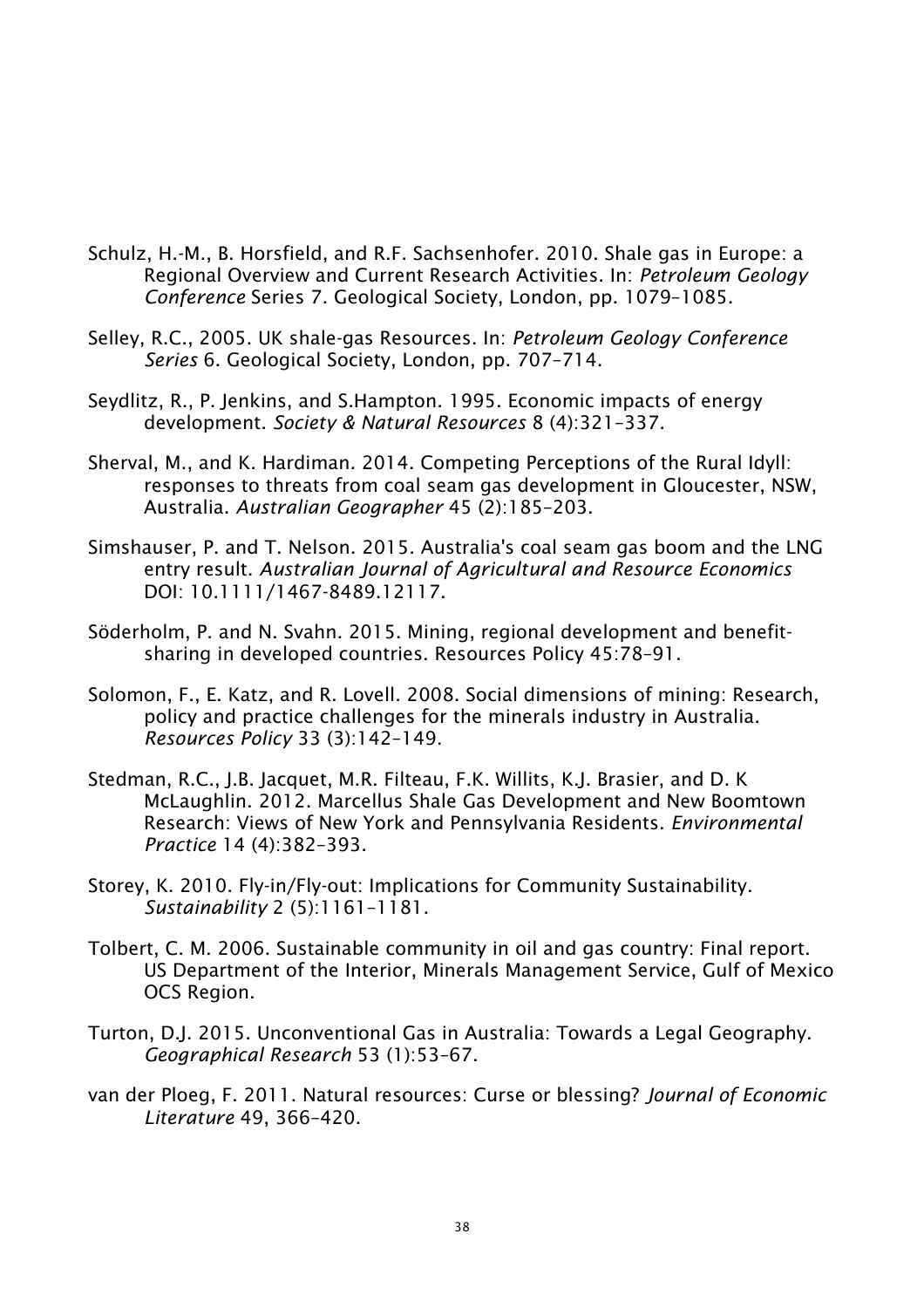- Vickas, M., P. McManus, and C. Dey. 2015. From the Seam to the Stove: greenhouse gas assessment and the coal seam gas industry in Australia. *Australian Geographer* 46 (1):73–90.
- Warhurst, A. 2001. Corporate Citizenship and Corporate Social Investment. *Journal of Corporate Citizenship* 2001(1):57–73.
- Weber J.G. 2012. The effects of a natural gas boom on employment and income in Colorado, Texas, and Wyoming. *Energy Economics* 34(5), 1580–1588.
- Weijermars, R. 2013. Economic appraisal of shale gas plays in Continental Europe. *Appl. Energy* 106, 100–115.
- Wiśniewski, B. 2011. Promises and Pitfalls of the North American Shale-Gas revolution: global implications and lessons for Europe. *Pol. Q. Int. Aff*. 20 (3), 91–112.
- Wright, S. 2012. An Unconventional Bonanza, pp. 1–18. *The Economist Special Report*, 14 July 2012.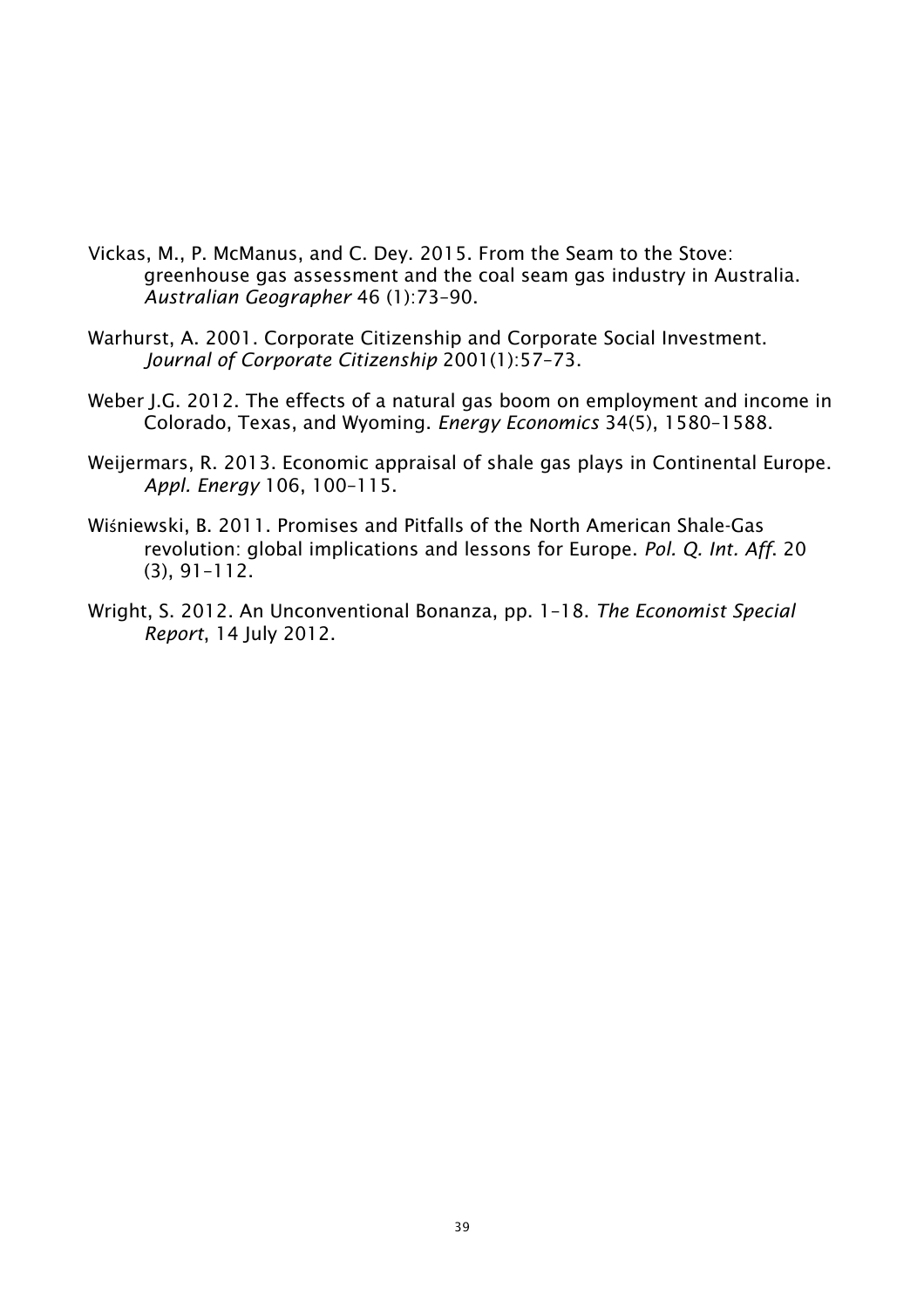

- Figure 1. Human settlements and croplands overlaying assessed shale reservoirs
- Notes: Human settlements overlaying economically assessed shale reserves after Measham and
- Fleming, 2014b. Croplands defined by Ramankutty and Foley, 1999.